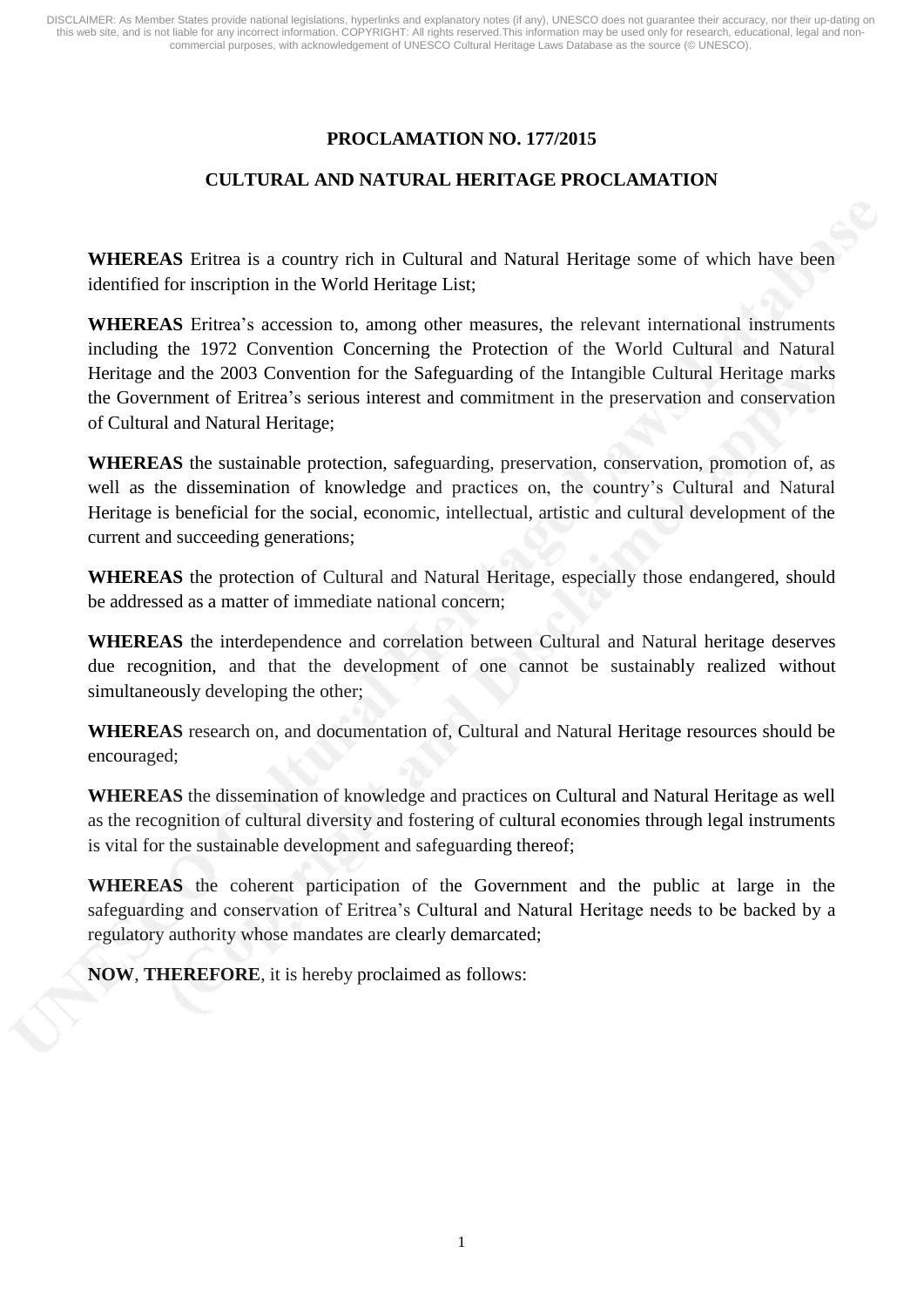# **PART I**

## **GENERAL**

## **Article 1 Short Title**

This Proclamation may be cited as the "Cultural and Natural Heritage Proclamation No. 177/2015."

#### **Article 2 Definitions**

- 1) In this Proclamation, unless the context otherwise requires:
	- a) **"Activity"** means any human action taking place in areas of Cultural and Natural Heritage significance, including use of cultural properties.
	- b) **"Archive"** means an accumulation of records or documents that have been collected over the course of time and selected for permanent or long-term preservation on grounds of their enduring cultural, historical, or evidentiary value.
	- c) **"Board"** means the Eritrean Cultural and Natural Heritage Board established under the Ministry.
	- d) **"Built Environment"** means human-made resources and infrastructure of cultural, aesthetic, architectural, historical or other significance designed to support human activity, such as compounds or ensembles of buildings, roads, gardens, parks and other amenities.
	- e) **"Class 9 Serious Offence"** means an offence punishable with a definite term of imprisonment of not less than one (1) year and not more than three (3) years.
	- f) **"Conservation"** means the procedure and the method of preservation of a Cultural or Natural Heritage resource in the authentic condition that it was found without adding new elements.
	- g) **"Cultural Heritage"** means any tangible or intangible resource which is the product of human creativity and labor in the discernible historical times describing and witnessing to such creativity and labor because of its scientific, archeological, historical, cultural, artistic, architectural or aesthetic value or content ultimately bearing the identity and/or collective memory of peoples or communities.
	- h) **"Cultural property"** means property which is specifically designated by the Ministry as having prehistorical, archaeological, historical, artistic, literary and/or scientific significance which belongs to the following categories:
		- i. rare collections and specimens of ecofacts, minerals and anatomy as well as objects of paleontological interest;
		- ii. property relating to history, including the history of science and technology and military and social history, the life of national heroes, known figures, thinkers, scientists and artists as well as events of national importance;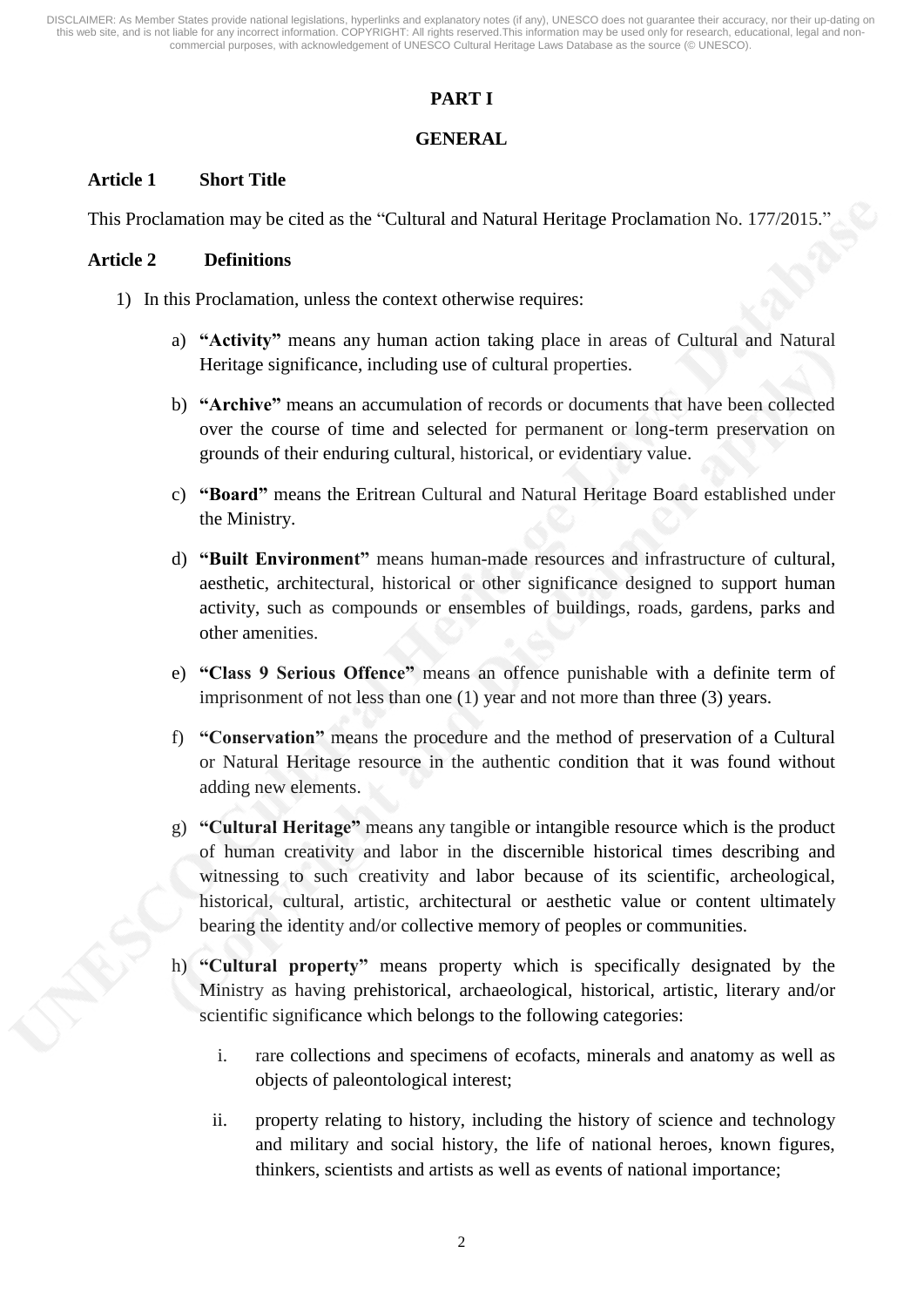- iii. products, regular or otherwise, of archaeological discoveries;
- iv. elements of artistic or historical monuments, or buildings or archaeological sites which have been dismembered;
- v. antiquities of more than fifty (50) years old, such as inscriptions, epaulettes, medals, medallions, coins and engraved seals;
- vi. cemeteries, including isolated tombs;
- vii. objects of ethnological interest;
- viii. properties of vital artistic interest, such as:
	- 1. pictures, paintings and drawings;
	- 2. original works of statuary art and sculpture in any material;
	- 3. rock art paintings and engravings, inscriptions, original prints and lithographs; and
	- 4. original artistic assemblages and montages in any material;
	- ix. rare manuscripts and incunabula, old books, documents and publications of special interest, singly or in collections;
	- x. postage, revenue and similar stamps, singly or in collections;
	- xi. archives, including sound, photographic, cinematographic collections and digital records;
- xii. television and radio broadcasts;
- xiii. implements, articles of furniture, equipment and other materials of human livelihood; or
- xiv. geodetic and similar scientific reference points appropriately engraved on the surface of the earth.
- i) **"Damage"** includes altering, destruction, defacement and/or otherwise injury caused to Cultural or Natural Heritage.
- j) **"Environment"** means the physical features of the surroundings of the human being, including land and natural resources such as air, outer space, water, soil, climate, fauna, flora, sound, odors, human built constituents, the interaction between and among these factors, and the quality of life and conditions relative to the welfare and health of human beings.
- k) **"Excavation"** means the extraction or unearthing of Cultural or Natural Heritage resources situated underground in order to conduct a study on such resources.
- l) **"Government"** means the Government of the State of Eritrea.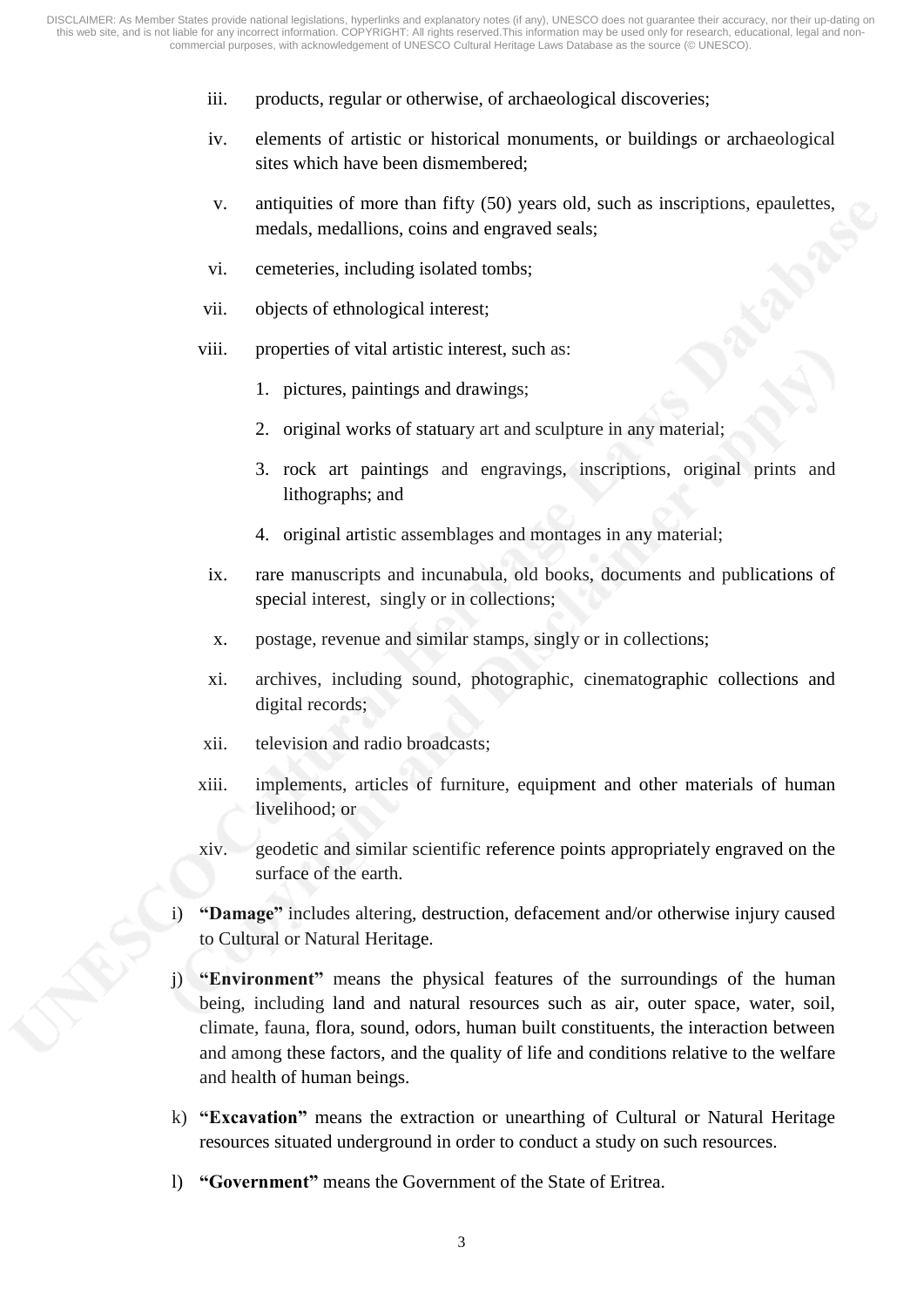- m) **"Heritage"** means Cultural and/or Natural Heritage.
- n) **"Intangible Cultural Heritage"** means Cultural Heritage manifested through the practices, representations, expressions, knowledge, skills – as well as the instruments, objects, artifacts and cultural spaces associated therewith – transmitted from generation to generation and constantly recreated by communities and groups in response to their environment, their interaction with nature and their history, and provides them with a sense of identity and continuity. It includes the following:
	- i. oral traditions and expressions, including language as a vehicle of the Intangible Cultural Heritage;
	- ii. performing arts, shows, art, literature, music;
	- iii. ways of life, social practices and ceremonies, rituals, rites and festive events including instruments used for the expression thereof;
	- iv. folk games and sports;
	- v. knowledge and practices concerning nature and the universe; and
	- vi. traditional crafts, medicine, cuisine, drinks, costume and other forms of traditional skills.
- o) **"Inventory"** means an itemized list of property that contains a description of each specific article.
- p) **"Library"** means a collection of written, printed or otherwise recorded materials including, but not limited to, books, manuscripts, pamphlets, posters, photographs, motion pictures, videotapes, sound recordings and computer databases in various forms as well as the facility in which they are housed and the institution responsible for their maintenance.
- q) **"Managing Director"** means the Managing Director of the Eritrean Cultural and Natural Heritage Board appointed by the Minister in accordance with Article 19 of this Proclamation.
- r) **"Minister"** or **"Ministry"** means the Minister or Ministry of Education of the State of Eritrea respectively.
- s) **"Museum"** means a permanent organization, public or private, which, for purposes of rendering service to the public, collects, organizes, prepares, researches, preserves, exhibits, restores, excavates and interprets objects of Cultural or Natural Heritage for their use in study, education and/or entertainment.
- t) **"Natural Heritage"** means any physical feature, form or structure wholly or predominantly brought about through natural processes which embodies or attracts historical, cultural, scientific, artistic, aesthetic, and/or related interests. It includes the following: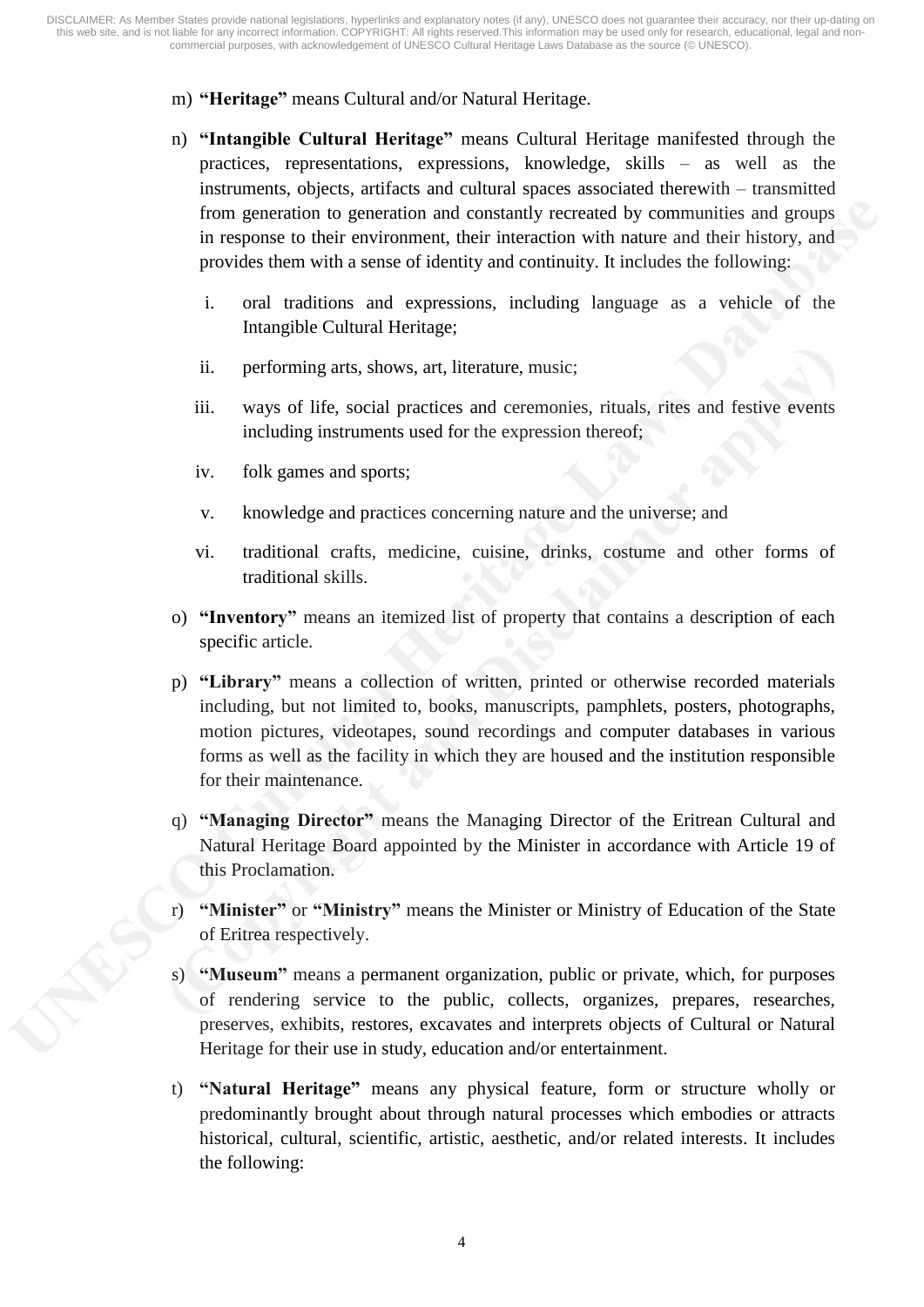- i. natural features consisting of physical and biological formations or groups of such formations;
- ii. any area of sea or land containing unique or distinctive species of animals and plants;
- iii. sites or areas of sea or land with unique or distinctive natural beauty, seascape, landscape or geological formation;
- iv. geological and physiographical formations and precisely delineated areas which constitute the habitat of threatened species of animals and plants that are the subjects of scientific study or conservation;
- v. any waterfall, cave, grotto, old tree or avenue of trees;
- vi. national parks;
- vii. any natural relic; and
- viii. any other natural object with aesthetic or scientific value or interest.
- u) **"Person"** means a physical or legal person.
- v) **"Permit"** means the permission given by the Ministry to applicants requesting to engage in use of Cultural or Natural Heritage resources, in whatever form, inclusive of export and research, in accordance with this Proclamation.
- w) **"Preservation"** means the systematic supervision of the overall condition of protected Cultural and Natural Heritage and the provision for these items of other type of care against unregistered access or unauthorized use and harmful activities of any type.
- x) **"Protected Site"** means a geographically defined area which is designated, regulated and/or managed for preservation or conservation purposes.
- y) **"Protection"** includes the overall processes of research, identification, evaluation, re-evaluation, categorization, announcement, registration, designation, preservation, maintenance, conservation, restoration, reconstruction, revitalization, as well as prevention, restitution, presentation and promotion of Cultural or Natural Heritage.
- z) **"Proclamation"** means this Proclamation.
- aa) **"Registration"** means the act of making a list, catalogue or schedule of selected items and inserting them in an official register for documentation or other purposes.
- bb) **"Regulations"** includes directives issued in accordance with this Proclamation.
- cc) **"Restoration"** means activities of repairing without altering the originality of the Cultural or Natural Heritage resources including reinforcing or restoring of Cultural or Natural Heritage sites.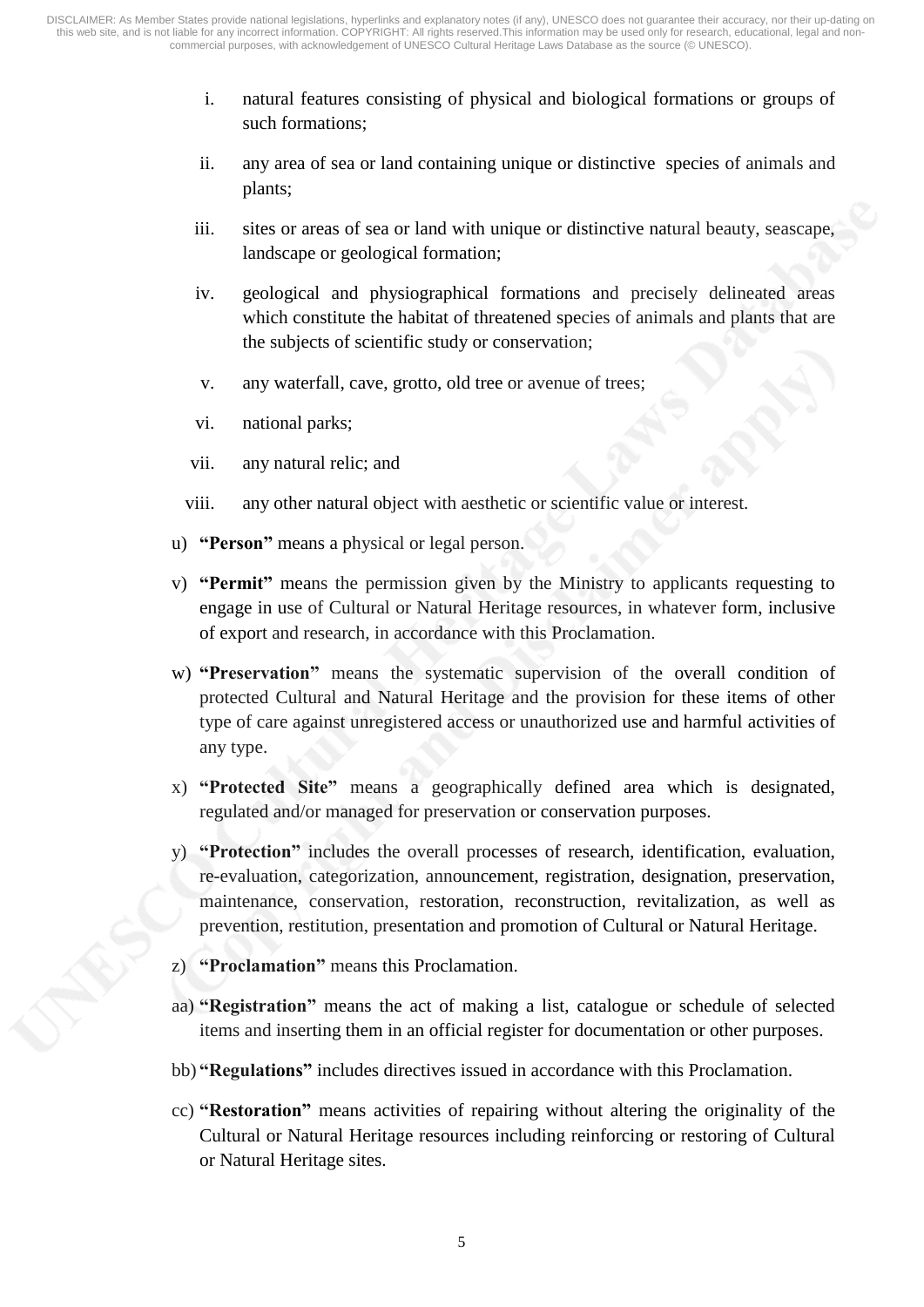- dd) **"Safeguarding"** means the taking of measures aimed at ensuring the viability of Cultural or Natural Heritage resources, including the identification, documentation, research, promotion, enhancement, transmission, particularly through formal and non-formal education, as well as the revitalization of the various aspects of such heritage.
- ee) **"Tangible Cultural Heritage"** means any physical Cultural Heritage resource that is either:
	- i. Immovable Cultural Heritage, that is, human-made remains that cannot be removed from their place of discovery without altering or destroying their original form and includes:
		- 1. prehistoric places such as kill sites, habitation sites, religious sites and rock shelters;
		- 2. archaeological places containing sites and monuments;
		- 3. ancient sites, towns, necropolises, tombs, palaces, cave, paintings, inscriptions and memorial places;
		- 4. monasteries, churches, mosques, shrines or any other place of worship;
		- 5. vernacular architecture;
		- 6. immobile colonial heritage resources such as building structures, monuments, engravings, market places and important landmarks such as public squares, boulevards, old cafés, restaurants, theatres, cinema halls, cottage houses, stadia, pharmacies, factories, swimming pools and hotels; or
	- ii. Movable Cultural Heritage, that is, portable Heritage resources that can be easily transported from place to place and includes:
		- 1. paleontological remains of ecofacts such as fossilized bones, wood and remains of artifacts such as stone tools;
		- 2. archaeological materials such as pottery, stone and wood inscriptions and engravings, ceramic works, mummies and other liturgical objects;
		- 3. urns, incense burners, parchments, icons, sculptures, statues, artifacts made of any material, coins, medals, medallions and ecofacts;
		- 4. ethnographic implements such as shields, swords, spears, bows and arrows, coat of mail, helmets, traps, farming equipment or any other object constructed by humans or the result of combined work of nature and humans;
		- 5. mobile heritage such as old railways, antique vehicles, armored cars, tanks, weapons as well as old and unique household goods and musical instruments.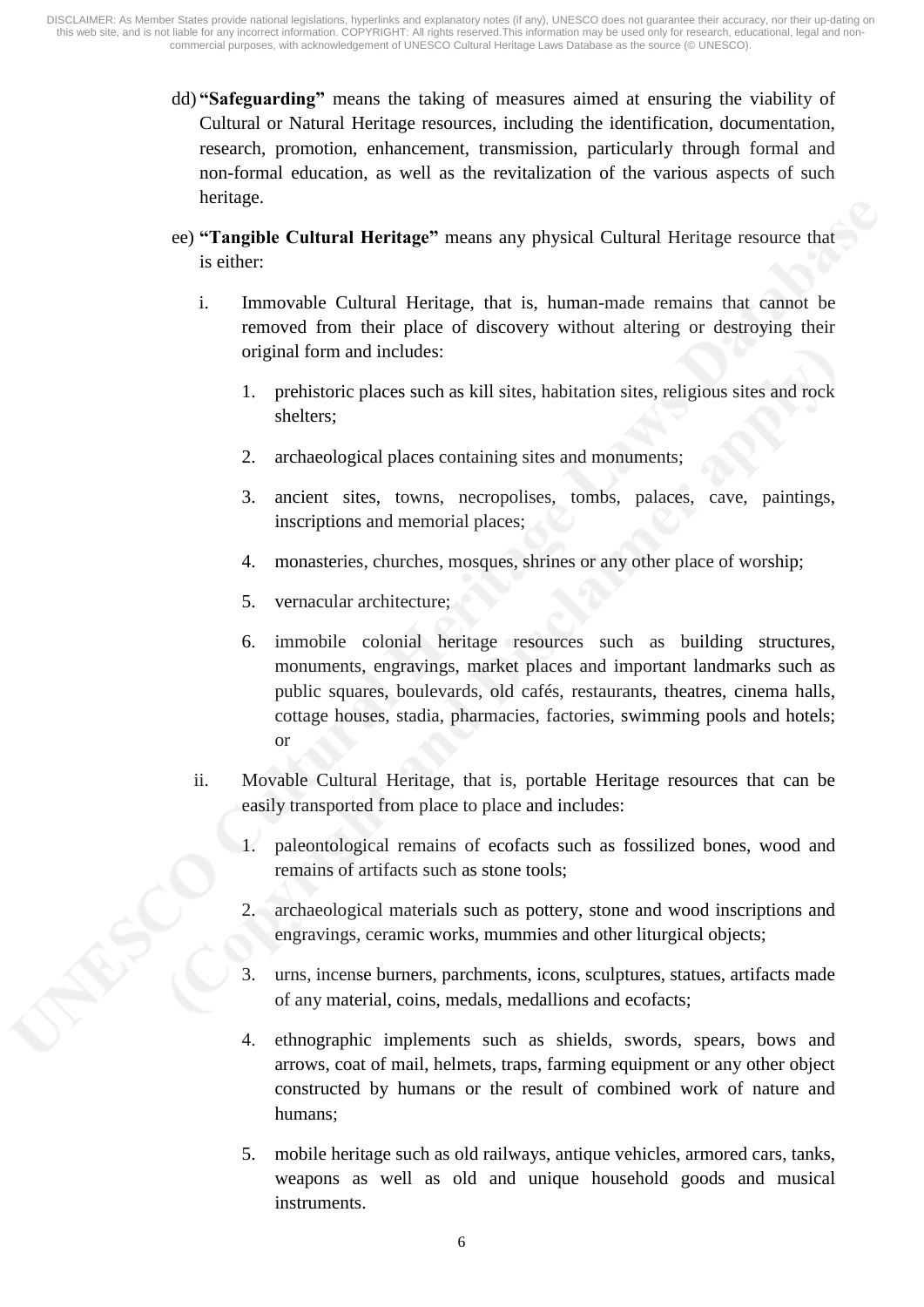- ff) **"Use"** includes alteration, display, export, trade, study, research or otherwise utilization of cultural properties for economic or other purposes.
- 2) In this Proclamation references to one gender shall be interpreted to also apply to the other gender.

## **Article 3 Objectives**

The objectives of this Proclamation shall be to:

- a) establish an integrated and interactive system at all levels and lay down the general principles for the identification, assessment, inventorying, registration, documentation, interpretation, monitoring, management, preservation, conservation, safeguarding, restoration, protection and development of Cultural and Natural Heritage of Eritrea for the present and future generations;
- b) control the unlawful export of cultural properties from, and their import into, Eritrea;
- c) protect Cultural and Natural Heritage against all forms of damage;
- d) gather adequate knowledge and data on Eritrea's Cultural and Natural Heritage resources, develop efficient system for the dissemination of the same as well as encourage and regulate research thereon and enhance capacity building in that area;
- e) ensure the participation of the Government and peoples of Eritrea in national and international mechanisms and structures for the management, preservation, conservation, safeguarding, restoration, protection, interpretation, promotion and development of Cultural and Natural Heritage;
- f) empower and encourage the general population to nurture and conserve heritage resources and their cultural and indigenous values; and
- g) Contribute to the social, intellectual and economic development of Eritrea and its peoples.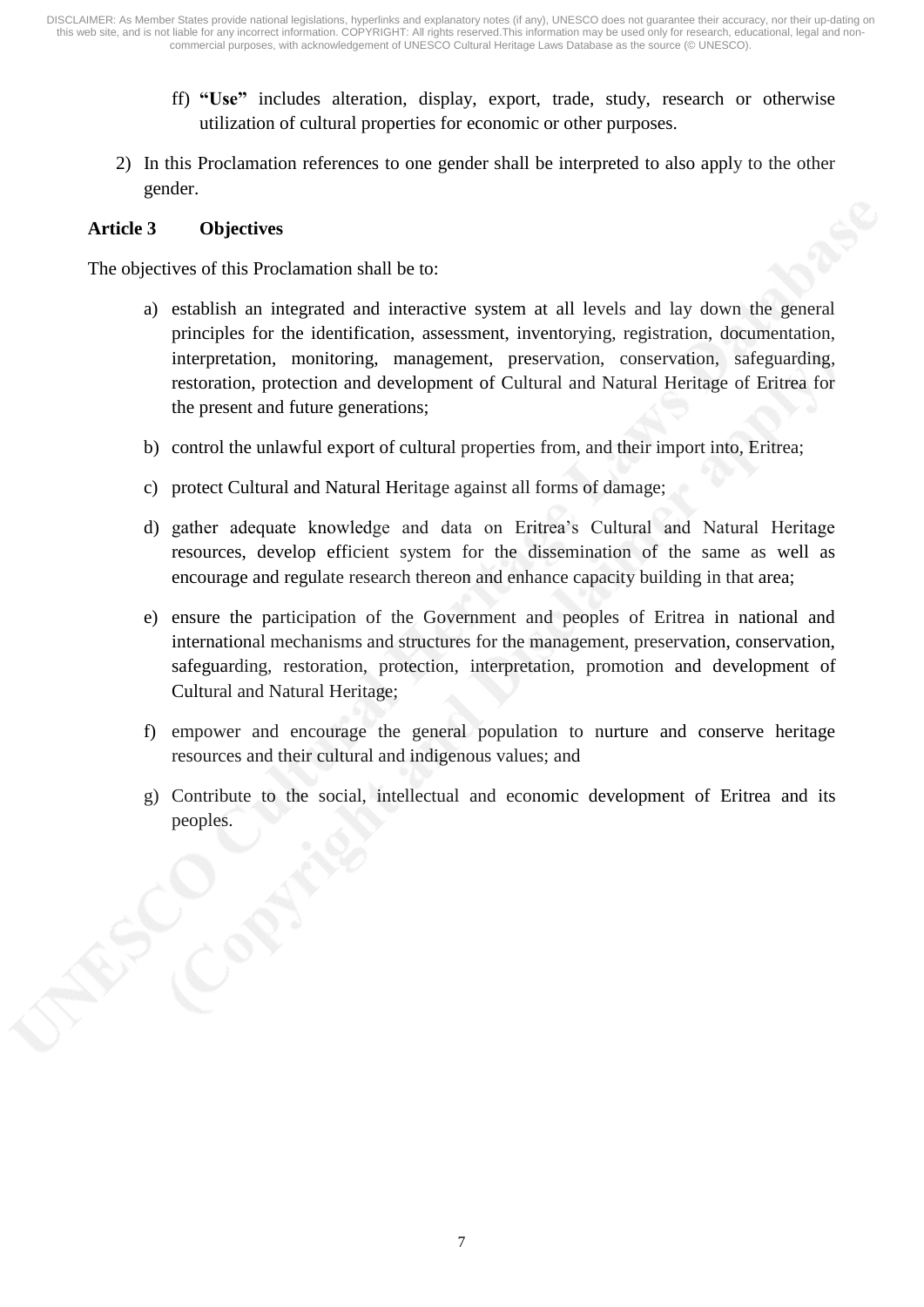# **PART II**

## **OWNERSHIP AND USE OF CULTURAL AND NATURAL HERITAGE RESOURCES**

#### **Article 4 Ownership and Transfer**

- 1) Without prejudice to the provisions under sub-Article (2) of this Article, ownership of all Cultural and/or Natural Heritage resources located on or under the surface of Eritrean territorial sovereignty shall be vested in the State of Eritrea.
- 2) Notwithstanding the provisions of sub-Article (1):
	- a) privately owned Cultural and/or Natural Heritage Resources or such resources located in privately owned property shall continue to be the private properties of their respective owners;
	- b) the Ministry may in writing waive State ownership of a given Cultural or Natural Heritage resource for transferal of such ownership to private ownership or for any other purpose.
- 3) Where the Ministry is convinced that such tangible resource that are privately owned in accordance with the provisions of sub-Article (2) of this Article:
	- a) is not properly maintained in the spirit of this Proclamation;
	- b) should be kept in the custody of a national museum; or
	- c) has been detained while being taken out of Eritrea unlawfully,

may, by a written notice to the private owner describing the circumstances which led to its decision, place such resource to State ownership. In the case of paragraph (b), the Ministry shall duly compensate and, by any visible means in the museum, identify and recognize the names of the persons from whom such resources were taken.

4) With the Ministry enjoying the right of preemption, a private owner of Cultural and Natural Heritage resources may sell them to, or exchange them with, another person only after notifying, in writing, the Ministry of such sale or exchange.

#### **Article 5 Use**

- 1) Subject to the provisions of Article 6 of this Proclamation and Regulations that may be issued thereunder in this regard and to the condition that such use is not detrimental to their preservation, it shall be permissible to use Cultural and Natural Heritage resources including utilizing them for promotion and development of science, education, culture and arts.
- 2) Any misuse, abuse, use beyond permitted limits and conditions of use or otherwise handling of Cultural or Natural Heritage resources shall result in an order by the Ministry for the immediate cessation of the use.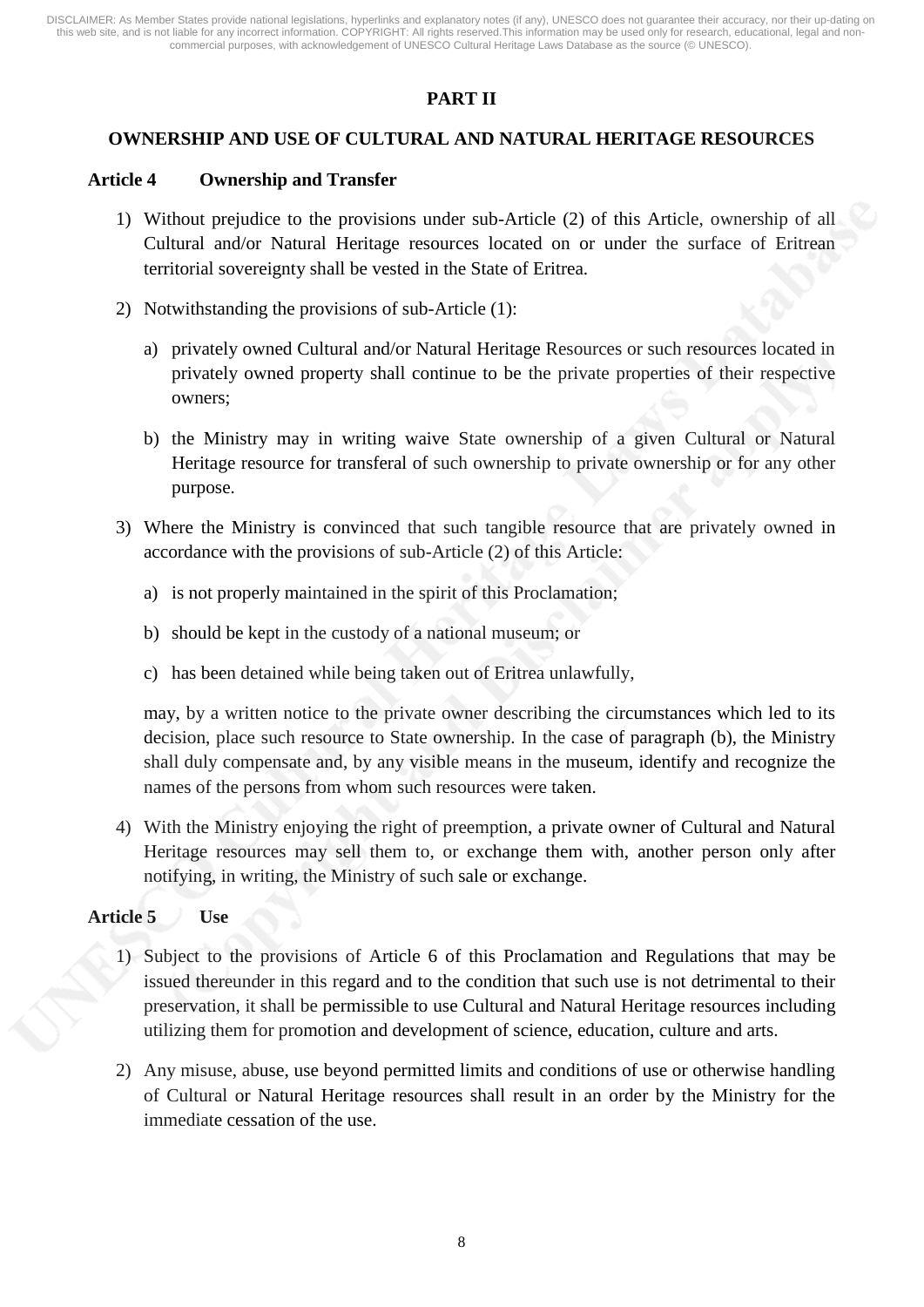3) No institution, community, group or individual person may give Cultural Heritage resources to any other institution, community, group or individual person in the form of a gift to be taken out of Eritrea.

#### **Article 6 Use Permits and Fees**

- 1) The Ministry may, subject to this Proclamation and Regulations and other documents that may be issued hereunder, issue permits for the use of Cultural or Natural Heritage resources including:
	- a) export of cultural properties;
	- b) activities on built environment;
	- c) discovery, study, research or excavation, as the case may be; and
	- d) such other uses of Cultural or Natural Heritage resources as the Ministry shall determine.
- 2) A permit shall not be issued without prior submission of a cultural and heritage impact assessment study and, in the case of paragraph (c) of sub-Article (1), proof to the satisfaction of the Ministry that the applicant is professionally competent and has adequate financial resources to carry out the discovery, study, research or excavation.
- 3) A permit holder shall not use the Cultural or Natural Heritage resource for any other purposes, and/or to an extent exceeding, than has been allowed by the permit and shall observe any special condition that may attach to the permit.
- 4) A permit issued under this Article shall be valid for such period as may be specified and subject to such conditions as may be stipulated therein.
- 5) Notwithstanding the provisions of sub-Article (2) hereof and without prejudice to any provisions on renewal of permits, a permit may not be issued for a duration exceeding three years.
- 6) The Ministry may by Regulations exempt from permit requirements certain uses of cultural properties.
- 7) Fees for the issuance and renewal of permits shall be determined by the Ministry.

# **Article 7 Trade**

No person may purchase, sale or otherwise subject Cultural and Natural Heritage resources to commercial purposes except that any person may:

- a) make any literary or artistic productions of the resources and commercially exploit such productions; and
- b) earn financial benefit through the display or exhibition of Cultural or Natural Heritage resources in his private domain in accordance with Article 4 of this Proclamation.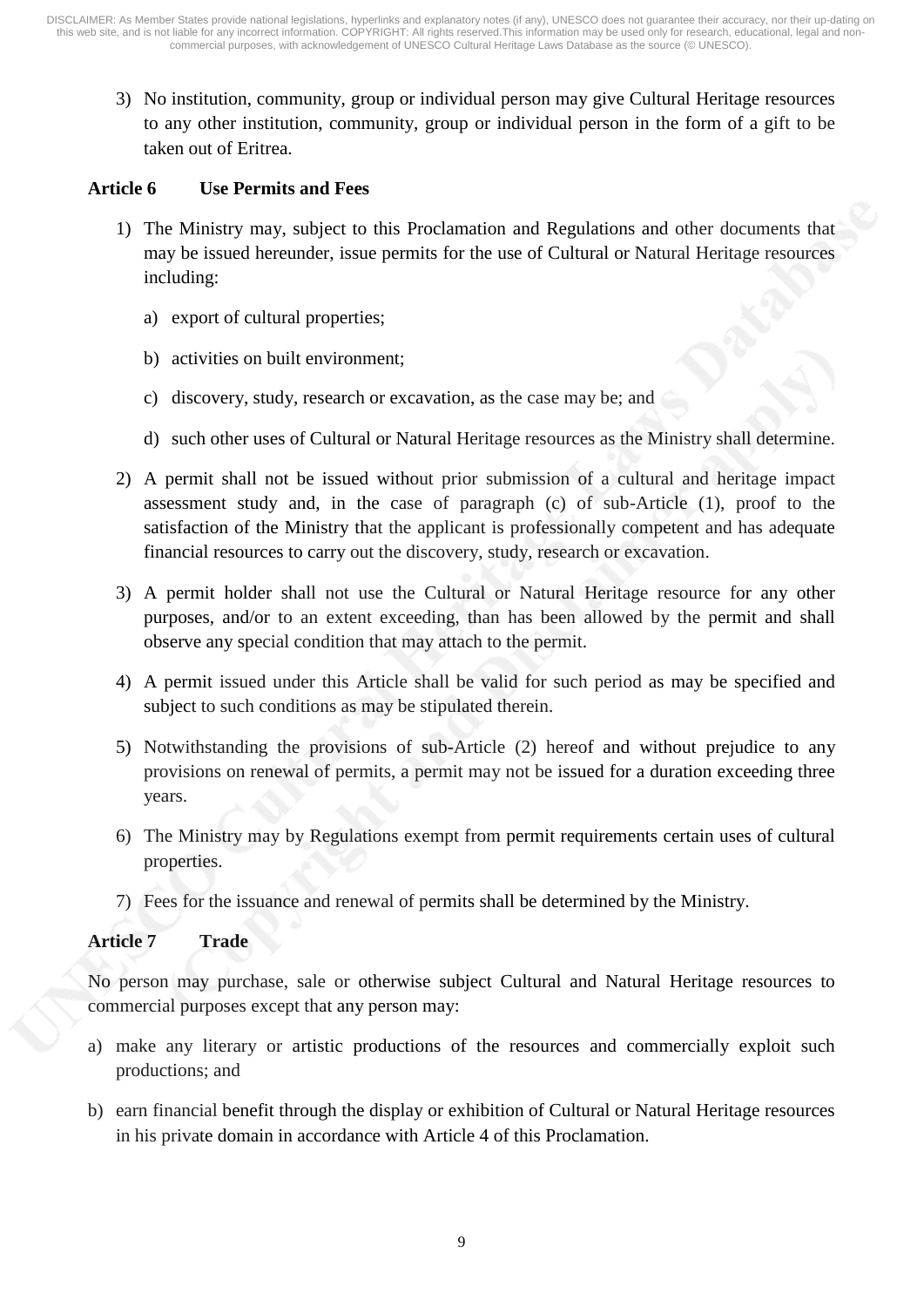# **Article 8 Cultural and Natural Heritage Institutions**

- 1) Any community, group or individual person may establish Cultural and/or Natural Heritage institutions such as museums, libraries, resource centers, galleries or other forms of private collections.
- 2) By Regulations to be issued hereunder, the Ministry shall, in consultation with the National Museum of Eritrea, other relevant national bodies and, as applies, the respective communities or groups, determine certification, monitoring and evaluation procedures for the communities, groups or individuals who want to engage in the ventures referred to under sub-Article (1).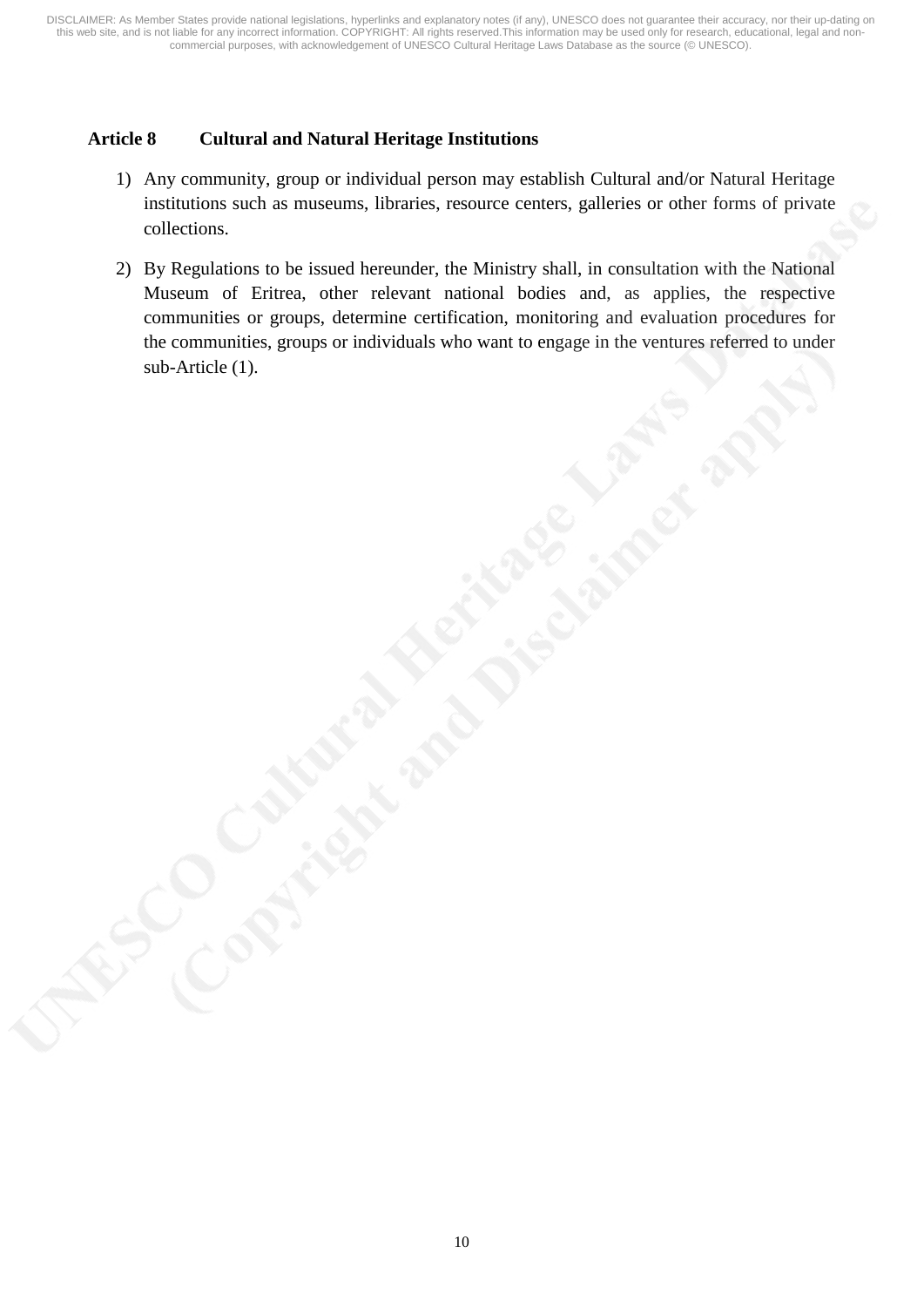# **PART III**

# **GENERAL RIGHTS AND OBLIGATIONS OF THE PUBLIC**

#### **Article 9 Heritage Resources in Usufructuary Land**

- 1) Any person or persons who has private ownership of Cultural or Natural Heritage resources shall ensure the preservation and conservation of such Cultural or Natural Heritage resources under his or their individual or joint private ownership.
- 2) Any person who has a right of use of a land shall ensure the preservation and conservation of Cultural or Natural Heritage resources situated on such land. The same obligation shall apply to communities who have been allowed communal exploitation or other use of land.
- 3) Without prejudice to the Government's right to reclaim land given in usufruct under Proclamation 58/1994 or any other applicable law, the duty to preservation and conservation of Cultural or Natural Heritage on or under such land shall not be required to be carried out in a manner that causes unreasonable inconvenience to the normal exercise of usufructuary rights.
- 4) Any such person shall be entitled to:
	- a) free-of-charge consultations, expertise and recommendations by the Ministry on best practices of preserving and conserving the heritage resources situate on such land;
	- b) receive remuneration for any inconvenience caused owing to the Ministry's requiring such land for exhibitions or displays of any kind in promoting the country's heritage resources;
	- c) request assistance of the Ministry or other relevant authorities for the search, recovery and return of heritage resources stolen from such land; and
	- d) apply for financial assistance aimed at the preservation and conservation of the heritage resources.

#### **Article 10 Discovery of Cultural or Natural Heritage Resources**

- 1) Any person who discovers Cultural or Natural Heritage resource in the course of any development or activity or in the course of any other fortuitous event shall forthwith report such discovery to the Ministry and shall protect and keep same intact until the Ministry takes delivery thereof.
- 2) The Ministry shall, upon receipt of a report submitted pursuant to sub-Article (1) hereof, take all appropriate measures to examine, take delivery of, and register the Cultural or Natural Heritage resource so discovered and may declare that such resource shall continue to be held in State ownership.
- 3) The Ministry shall take the measures enumerated in sub-Article (2) hereof within three months of the receipt of the report after the expiry of which the person shall be absolved of all the consequences of any harm that may be caused on the heritage resources.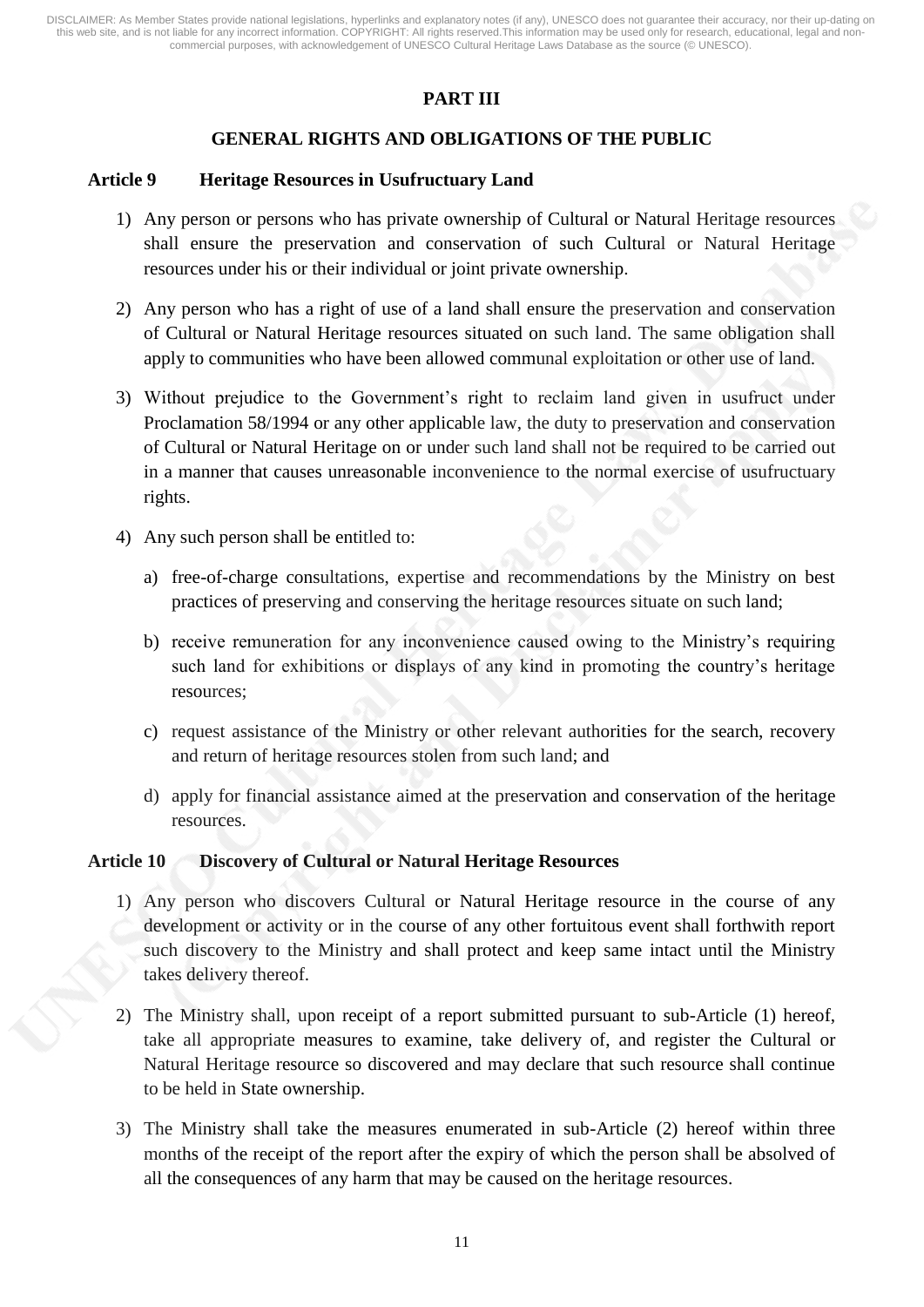4) The Ministry shall ensure that appropriate reward is given to the person who has reported fortuitously discovered Cultural or Natural Heritage resources under sub-Article (1) hereof.

# **Article 11 Duty to Report**

- 1) Any member of the public shall forthwith inform the Ministry or enforcement officers the commission of any one of the acts prohibited under Article 34 of this Proclamation.
- 2) Any person shall promptly report to the Ministry or any other relevant authority of his coming to know of Eritrean Cultural Heritage resources unlawfully removed from Eritrea and found in other countries.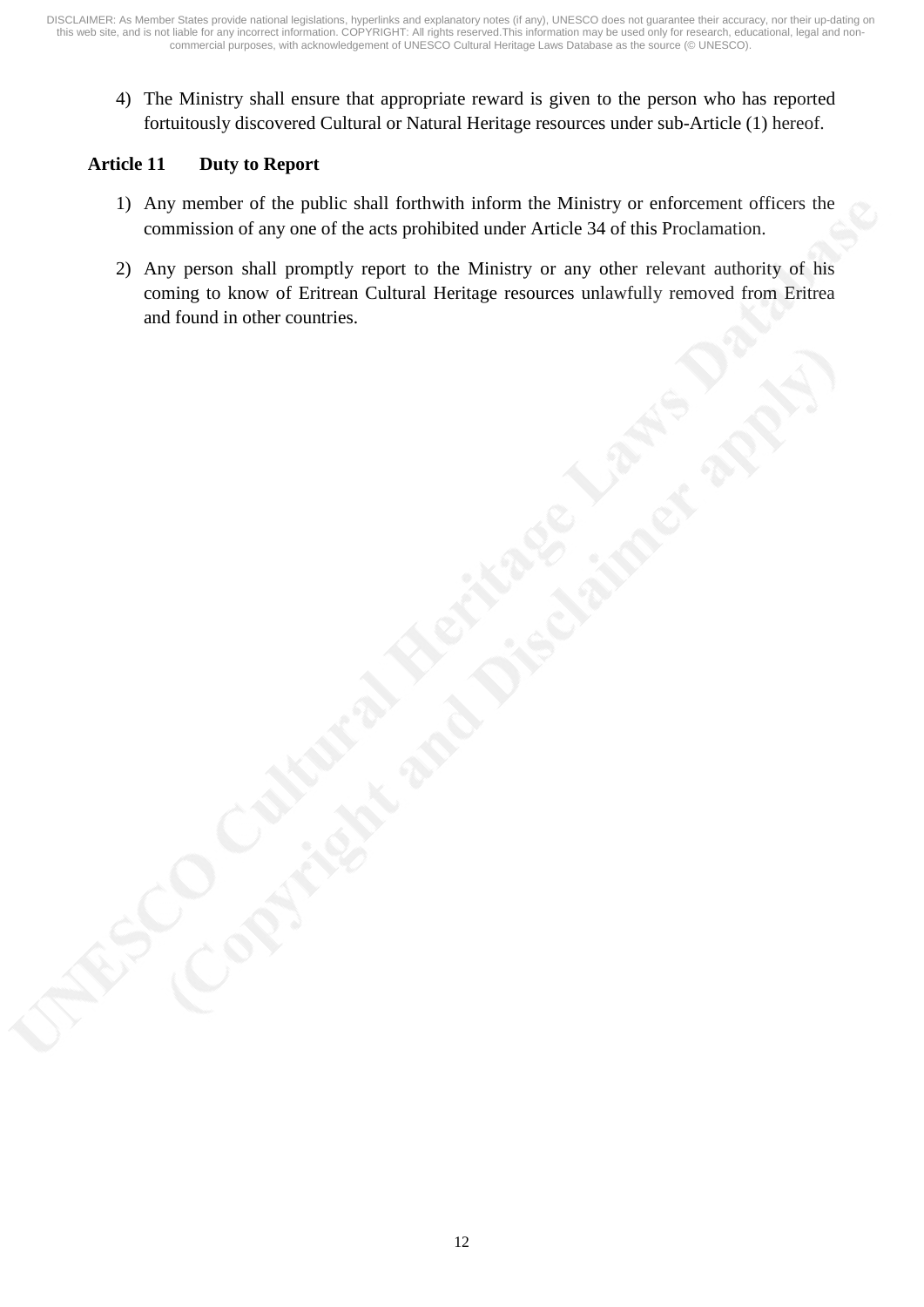# **PART IV**

# **ADMINISTRATION OF CULTURAL AND NATURAL HERITAGE**

#### **Section I – The Ministry**

### **Article 12 Overall Responsibility**

- 1) The Ministry is hereby authorized to exercise, for and on behalf of the State of Eritrea, all rights pertaining to the management, preservation, conservation, safeguarding, restoration, protection, interpretation, promotion and development of Cultural and Natural Heritage of Eritrea as prescribed in this Proclamation.
- 2) The Ministry shall outline mechanisms for the national and regional management of Cultural and Natural Heritage of Eritrea.
- 3) Where it deems necessary, the Ministry may open branch offices in parts of Eritrea for purpose of carrying out its obligations under this Proclamation.
- 4) In implementing its obligations under this Proclamation, the Ministry shall be guided by the objectives enumerated under Article 3 of this Proclamation.

## **Article 13 Powers and Obligations of the Ministry**

In implementing its obligations under this Proclamation, the Ministry shall, in addition to those that may be contained in the other provisions of this Proclamation and in collaboration with stakeholder institutions, have the general powers and obligations to:

- a) protect Cultural and Natural Heritage;
- b) declare any Cultural or Natural Heritage resource to be of national or, as the case may be, of international significance and accordingly set the standard for the preservation and conservation thereof;
- c) control illicit trafficking, and looting of Cultural and Natural Heritage resources;
- d) take all the necessary measures for the repatriation of Cultural Heritage resources which have been taken out unlawfully and held in foreign countries;
- e) collect and document relevant information on Cultural and Natural Heritage resources;
- f) register Cultural and Natural Heritage resources in cooperation with relevant stakeholders including communities, groups and individual practitioners;
- g) provide for the rules and mechanisms to collect, as may be possible, Cultural and Natural Heritage resources in museums and make same available to visitors and researchers as well as organize and set standards for exhibitions in Eritrea and/or abroad;
- h) issue permits for study, research, restoration and conservation works on Cultural and Natural Heritage, and supervise the same;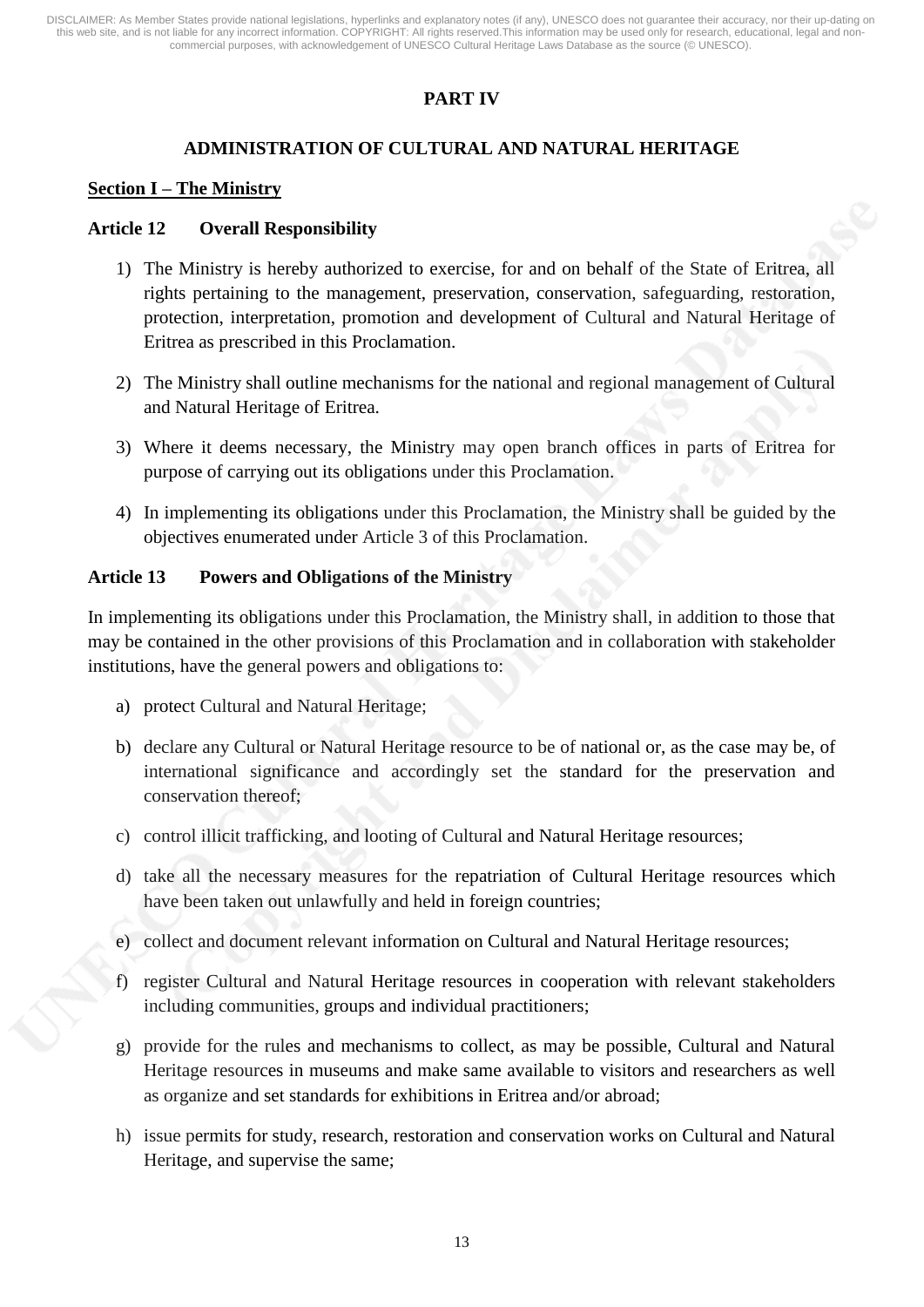- i) give professional qualification certificates to any person who desires to establish a museum or other Cultural or Natural Heritage institution and a certificate of registration of Cultural and Natural Heritage;
- j) give the necessary education and advice on the content, benefit and preservation of Cultural and Natural Heritage;
- k) coordinate the providing of professional and technical support for preservation and protection of Cultural and Natural Heritage and training of experts in these areas including the negotiation and grant and of scholarships for specialized training in the field of Cultural and Natural Heritage conservation and preservation;
- l) ensure, in collaboration with relevant organs, institutions, communities or groups, as applies, that Eritrean languages, as reservoirs of indigenous knowledge and vehicles for transmission and dissemination of culture as well as means for integration of culture and technological development, are taught, developed, researched;
- m) ensure public participation through, among others:
	- i. soliciting public opinion in the process of designing policies and management plans for heritage resources;
	- ii. making heritage-related Regulations, policy instruments, decisions and other documents publicly accessible;
- iii. promoting educational, awareness-raising and information programs, aimed at the general public, in particular the youth, including working on integrating the conservation of heritage resources as part of school curriculum;
- iv. keeping the public informed of the dangers threatening Cultural and Natural Heritage and of the activities carried out in pursuance of this Proclamation;
- v. providing financial or other support to individuals who are engaged in study or research on Eritrean Cultural or Natural Heritage;
- vi. developing strategies for community heritage management or traditional heritage protection; and
- vii. developing incentive mechanisms for exemplary individual or community level preservation, conservation or protection of heritage resources;
- n) represent the Government in all regional, continental or international institutions and organizations working on Cultural and Natural Heritage and oversee the implementation of all commitments entered at these levels;
- o) own property, enter into contract, sue and be used in its own name; and
- p) perform such other activities to attain the objectives of this Proclamation.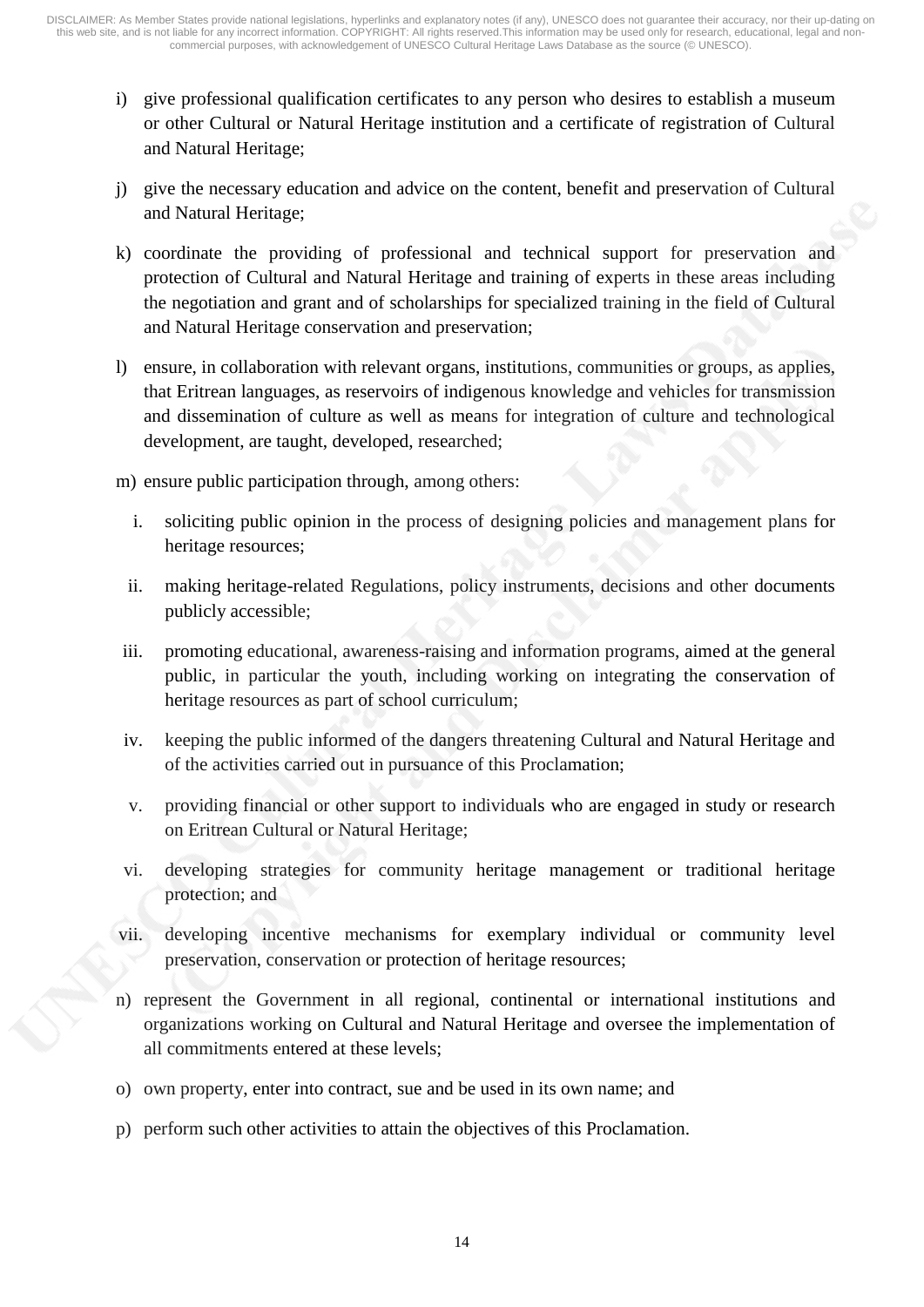# **Article 14 Organization**

The Minister is hereby authorized to establish, appoint, recruit or approve the establishment, appointment or recruitment of, as the case may be, the following for the proper implementation of this Proclamation:

- a) the Board;
- b) the Managing Director; and
- c) Necessary staff.

## **Section II – The Board**

#### **Article 15 Composition of the Board**

1) The Board shall be accountable to the Minister and be composed of representatives of the following Members appointed by the respective organizations:

|                                            | Member |
|--------------------------------------------|--------|
| b) Ministry of Land, Water and Environment | Member |
|                                            | Member |
|                                            | Member |
|                                            | Member |
|                                            | Member |
|                                            | Member |
|                                            | Member |
| i) Commission of Culture and Sports        | Member |
| j) Department of Religious Affairs         | Member |
|                                            | Member |
| 1) Research and Documentation Centre       | Member |
|                                            | Member |

- n) Three other private Members, either individuals or representatives of institutions or communities, that are active in, whose activities are relevant to, or with expertise knowledge on, conservation and protection of Cultural and Natural Heritage who shall be appointed by the Minister.
- 2) A Board Member shall be appointed for a term of four (4) years and shall not be eligible for more than two consecutive terms of office.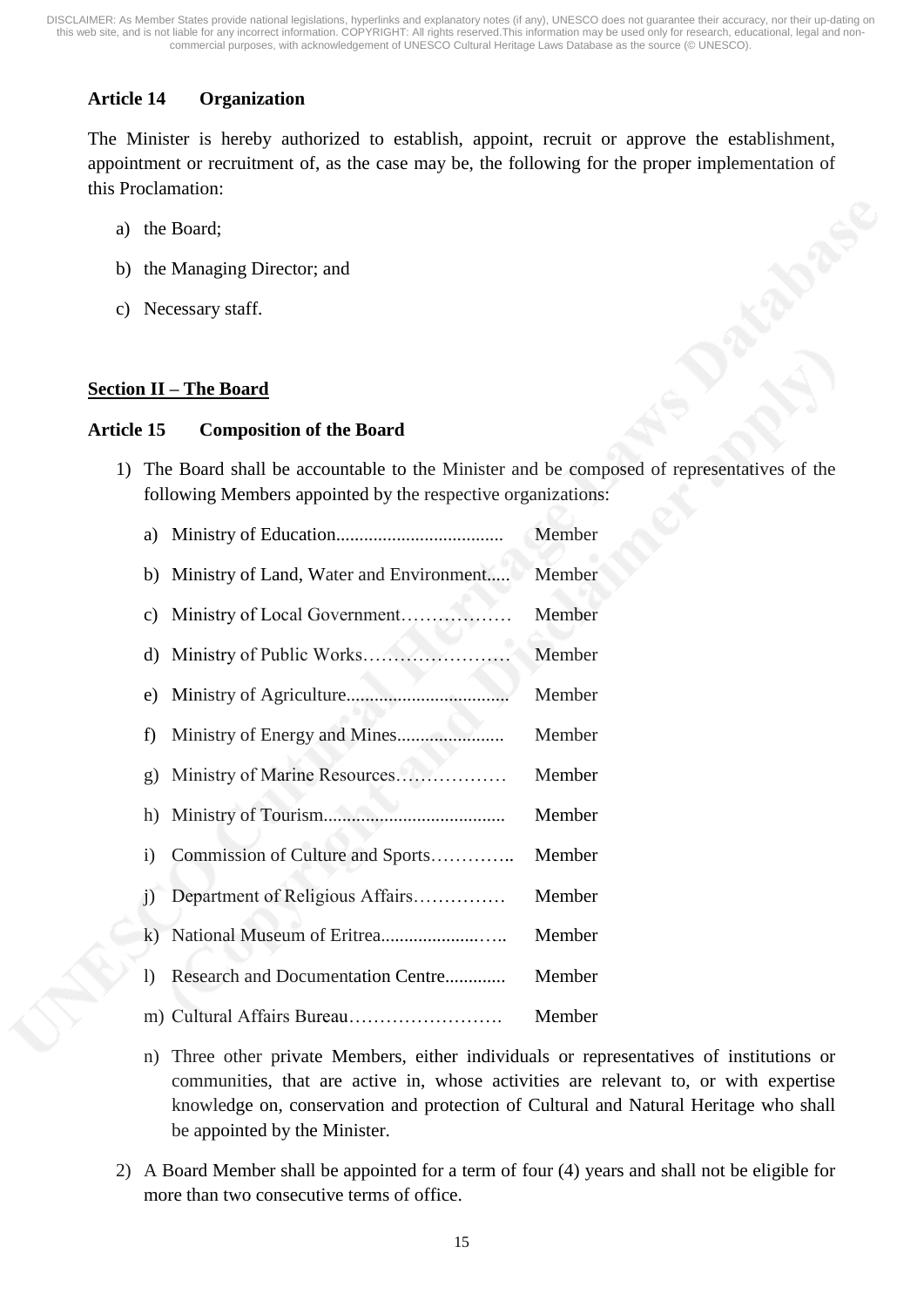3) The Managing Director shall be a non-voting member of the Board.

#### **Article 16 Powers and Functions of the Board**

The Board shall be responsible to:

- a) review plans prepared by the Managing Director prior to their submission to the Minister;
- b) prepare periodically reviewable inventory of Eritrea's Cultural and Natural Heritage resources;
- c) initiate the declaration of the conservation status for Cultural or Natural Heritage sites of historic, scientific, educational, strategic and/or economic importance and monitor the process thereafter;
- d) initiate the process of proposing the inscription of Cultural or Natural Heritage resources in the World Heritage List, the Representative List of the Intangible Cultural Heritage of Humanity, the List of Intangible Cultural Heritage in Need of Urgent Safeguarding, the Best Practices List and similar lists and follow up developments in the same respect;
- e) propose a system for the national recognition of, including through awards or other incentives for, individuals or institutions with exemplary commitment in the preservation and conservation of Cultural or Natural Heritage;
- f) propose guidelines for access of the public to heritage items and their right to obtain information thereon;
- g) establish, as required and upon approval of the Minister, provisional and standing committees, from relevant agencies, communities or individuals;
- h) propose, in collaboration with concerned authorities and especially for the benefit of local communities, the design of access and benefit sharing schemes for activities on Cultural and Natural Heritage resources and other means of sustainable protection and exploitation of said resources; and
- i) perform such other responsibilities as are related to its main objectives.

#### **Article 17 Rules of Procedure**

- 1) The Board shall establish its rules of procedure.
- 2) The Board shall select a Chairperson and a Secretary from its Members.

### **Article 18 Meetings**

- 1) The Board shall conduct regular quarterly meetings and such other meetings as it deems necessary or other meetings at the request of at least half of its Members.
- 2) The Chairperson of the Board shall fix the time and venue of the meetings of the Board.
- 3) The quorum for the meeting of the Board shall be the simple majority of all its members.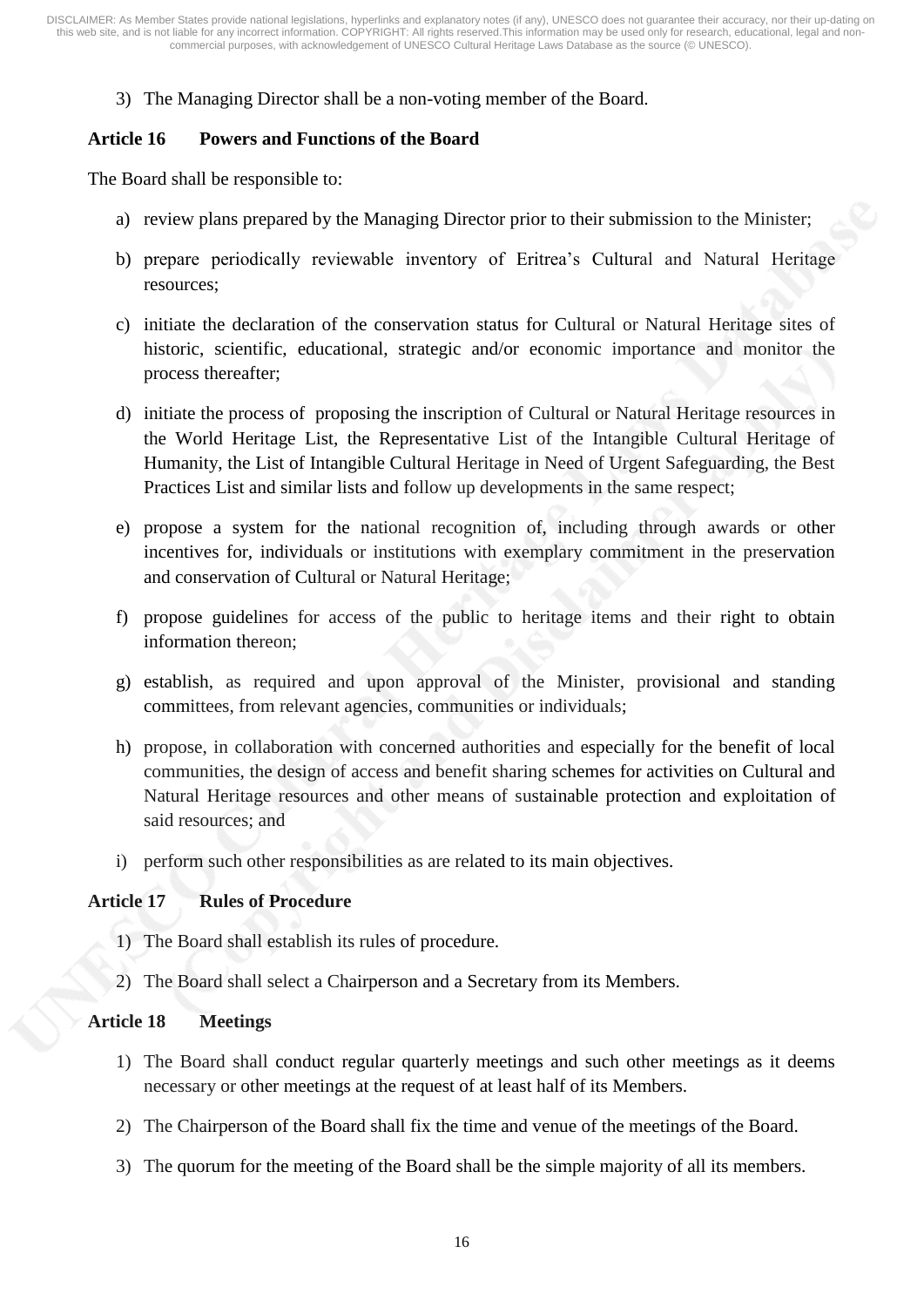- 4) At the meeting of the Board, the Chairperson or a Member delegated in writing by the Chairperson shall chair the meeting in the absence of both of whom, or if the Chairperson's office is vacant, the Members shall choose one Member to chair the meeting.
- 5) At a meeting any question on which a vote is required to establish the Board's view on the matter shall be determined by a majority vote of those present and voting on the issue. In case of an equal division of votes, the Chairperson or the Member chairing the meeting shall have a second, casting vote.
- 6) All decisions of the Board shall be public record and open to examination and investigation.

## **Section III – The Managing Director**

## **Article 19 Appointment and Responsibilities of the Managing Director**

- 1) The Managing Director shall, on recommendation of the Board, be appointed by Minister.
- 2) Upon endorsement of the Board and the subsequent approval of the Minister, the Managing Director shall constitute an office within the Ministry's system, run its day-to-day activities, equip it with the necessary staff and equipment and administer the office.
- 3) The Minister may delegate some of his powers and responsibilities under this Proclamation to the Managing Director.
- 4) Without prejudice to sub-Article (2) of this Article, the Managing Director shall:
	- a) implement, under the supervision and with the approval of the Minister, the powers and responsibilities of the Ministry as provided for under Article 13 of this Proclamation;
	- b) function, for the Government, as the focal person for all technical decisions and standards on heritage matters;
	- c) prepare the work plan and program as well as the annual budget proposal of the Board and implement same upon approval;
	- d) recommend the number, type, constitution and composition of such committees as are essential for the attainment of the objectives contained in Articles 3 and 13 of this Proclamation;
	- e) foster links with other similar organizations, regional or international, and with the donor community for the purposes of funding projects for the protection, promotion and development of Cultural and Natural Heritage;
	- f) submit to the Board a report of the overall activities of his office;
	- g) open bank accounts and effect expenditure on the basis of the approved budget and work program of the Ministry under and for the purpose of this Proclamation;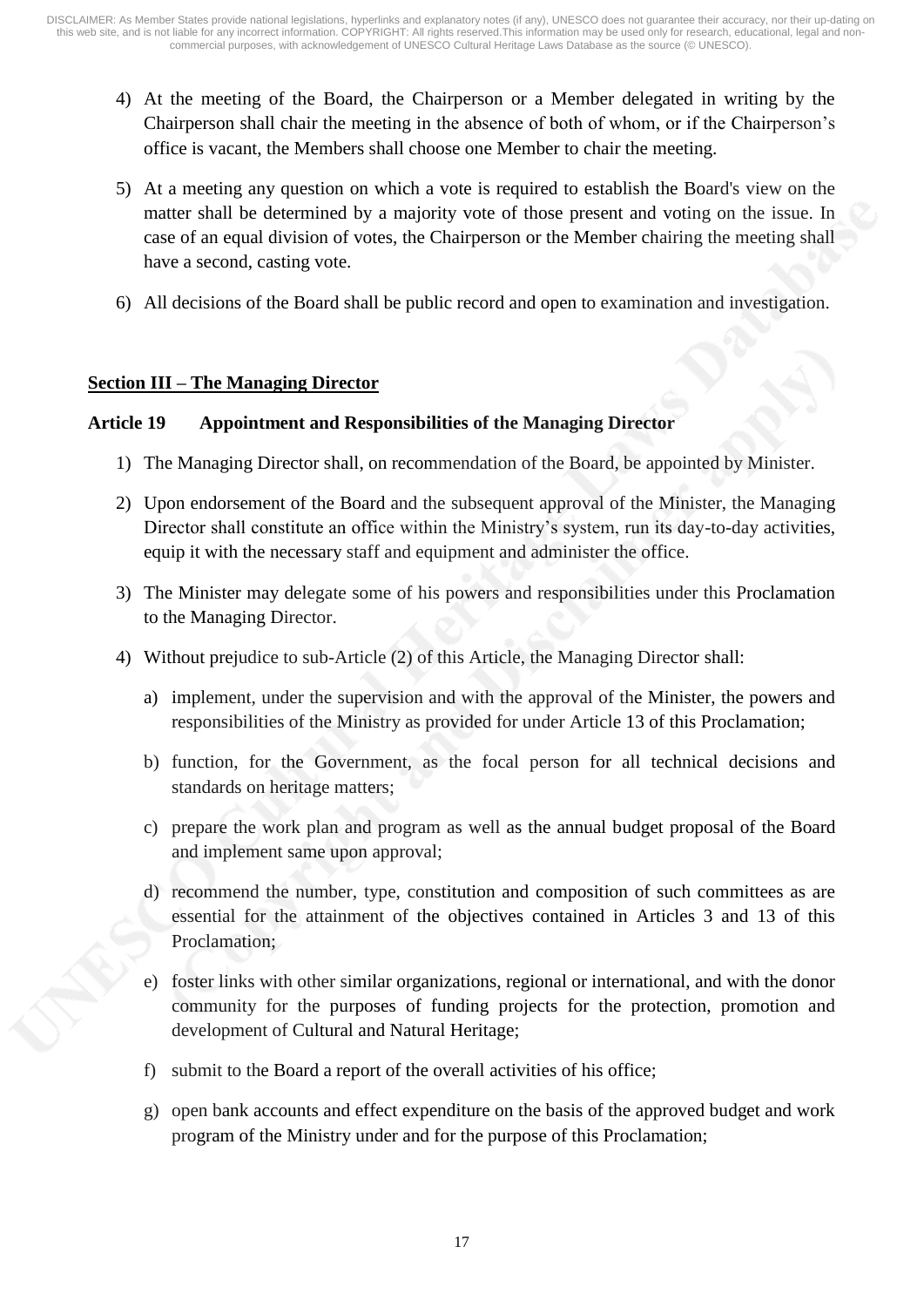- h) prepare a National Cultural and Natural Heritage Management Plan for endorsement by the Board and approval by the Minister and follow up its review and implementation; and
- i) represent the Ministry in all its dealings with third parties under and for the purpose of this Proclamation.
- 5) The Managing Director may delegate part of his powers and duties whenever he deems it necessary for the efficient management.

## **Section IV – The Eritrean Cultural and Natural Heritage Fund and Fiscal Provisions**

#### **Article 20 The Eritrean Cultural and Natural Heritage Fund**

- 1) The Eritrean Cultural and Natural Heritage Fund is hereby established for purposes of supporting activities that the Ministry or any one of the organs referred to in this Proclamation may perform in implementing the objectives of this Proclamation.
- 2) The Ministry shall be responsible to manage the Fund.
- 3) The following shall be the sources for the Fund:
	- a) Government budget support or subsidy;
	- b) fees, charges and penalties collected by the Ministry in accordance with this Proclamation; and
	- c) contributions or donations from domestic or international sources.

#### **Article 21 Books of Account**

- 1) The Ministry shall maintain accurate books of accounts with supporting documents.
- 2) The books of account and all financial documents of the institution shall be audited annually.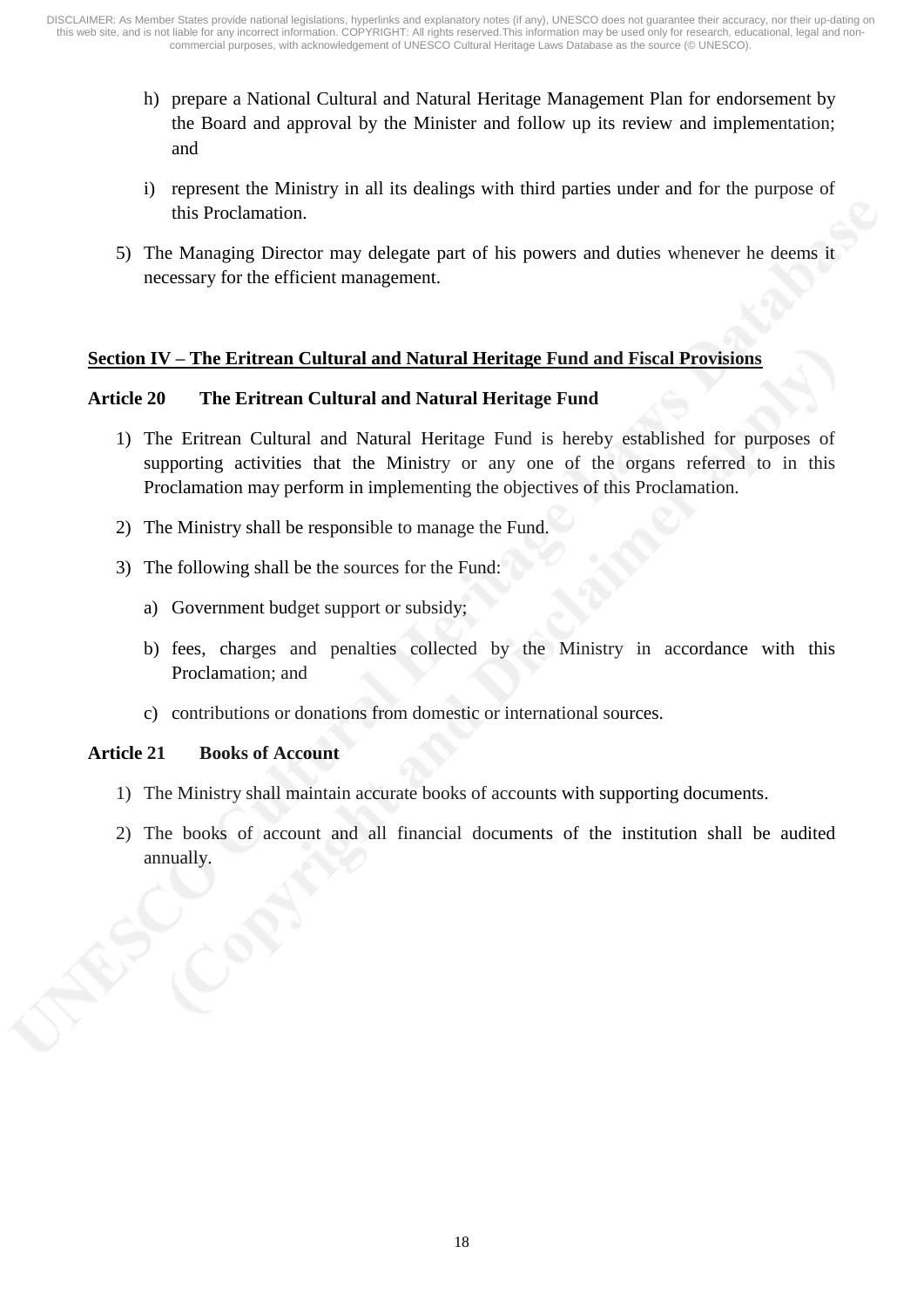# **PART V**

# **MANAGEMENT OF CULTURAL AND NATURAL HERITAGE**

#### **Article 22 Cultural and Natural Heritage Policy**

The Ministry shall, with the advice of the Board and in consultation with relevant bodies, adopt, oversee the implementation of, revise and update, as necessary, a National Cultural and Natural Heritage Policy for Eritrea.

#### **Article 23 Registration**

- 1) Subject to the provisions of Article 4 and for the preparation of a national inventory of heritage resources or any other purpose, any person who holds possession of Cultural or Natural Heritage resources shall register the same in accordance with Regulations that shall be issued hereunder.
- 2) A certificate of registration shall be issued to the person.

#### **Article 24 National Database and Management Plan**

- 1) The Ministry shall establish, maintain and manage a National Cultural and Natural Heritage Resources Database.
- 2) The Database shall be accessible to the public in accordance with such formalities and modalities as shall be determined by the Ministry.
- 3) The Ministry shall, in consultation with any person whose opinions it deems are beneficial, approve a National Cultural and Natural Heritage Management Plan for the detailed execution of this Proclamation and the National Cultural and Natural Heritage Policy.

#### **Article 25 Declaring Protected Sites**

- 1) In furtherance of the objectives of this Proclamation, and Regulations that may be issued hereunder or the National Cultural and Natural Heritage Policy, the Ministry may by Regulations and with the advice of the Board and in consultation with relevant bodies, communities and/or groups, as applies, declare an area to be a Protected Site should that area be of significance to the preservation, conservation or protection of Cultural or Natural Heritage.
- 2) The Ministry shall, in consultation with relevant bodies, communities and/or groups , as applies, develop management and implementation plans for such sites and oversee compliance therewith provided that the Ministry may, where it finds it appropriate, revoke or amend the declaration of Protected Sites made under sub-Article (1) hereof.
- 3) The Government shall duly compensate loss which may be caused to any person or community by the creation or management of a Protected Site.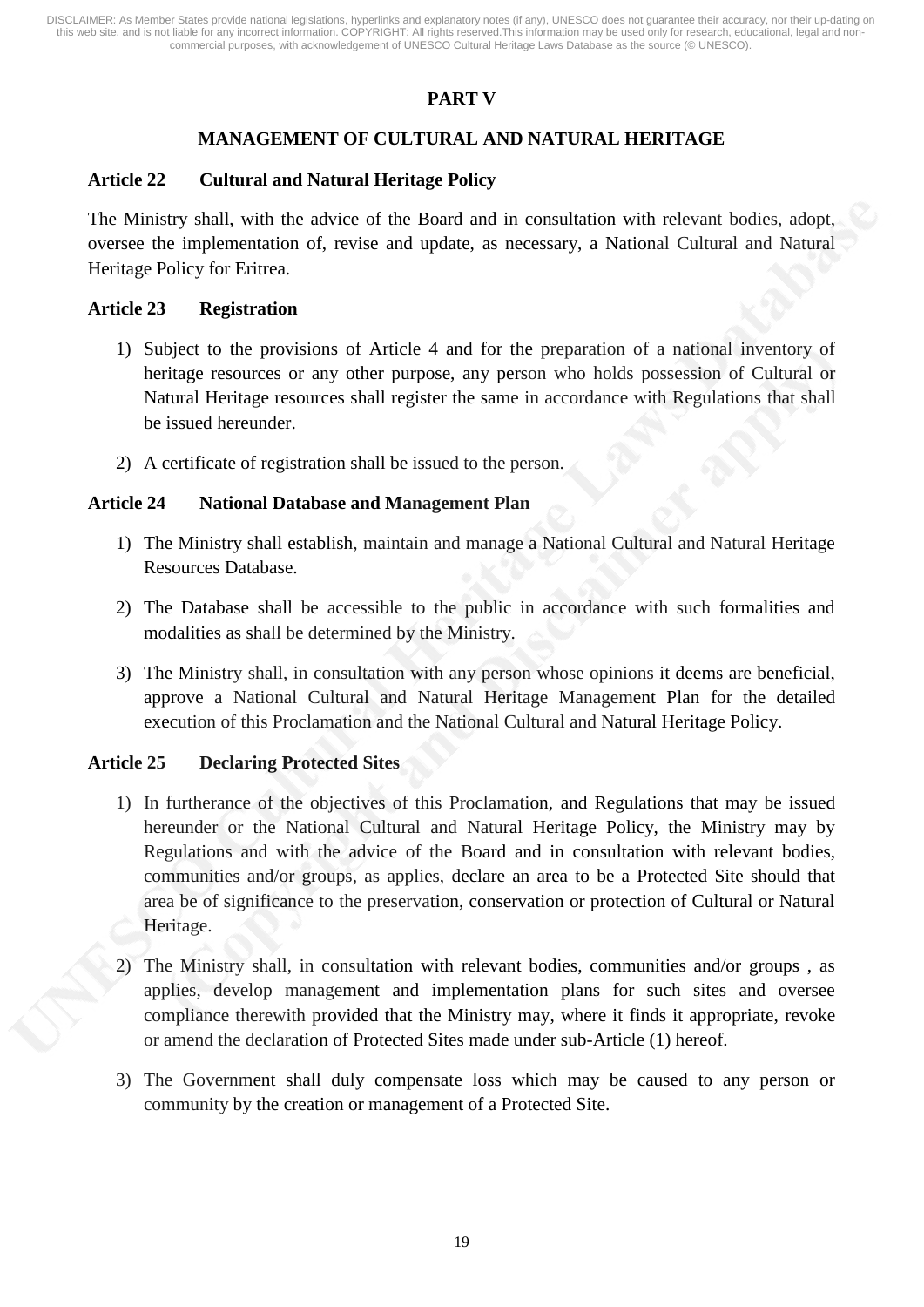# **PART VI**

# **DAMAGE, PREVENTION AND CONSERVATION OF CULTURAL AND NATURAL**

# **HERITAGE RESOURCES**

#### **Article 26 General Conservation Rule**

The conservation of Cultural and Natural Heritage in any area shall be maintained at all times and shall be a condition for the grant of permits or licenses to develop or modify land use or any other development activity.

## **Article 27 Activities in Areas of Significance**

- 1) Any activity on built environment declared as a Protected Site or an area designated for preservation or conservation purposes shall be carried out only with the written permission of the Ministry.
- 2) The Ministry shall allow such activity only after the submission of cultural and heritage impact assessment in accordance with modalities or procedures that the Ministry shall develop or require and in consultations with related communities, groups or individuals, as applies.
- 3) The procedures and conditions of permit under sub-Article (1) hereof shall be determined by Regulations.
- 4) The Ministry may put as a condition for permitting any work on built environment the depositing of any form of security or guarantee against any harm that may be caused to Cultural or Natural Heritage in the built environment.

#### **Article 28 Conservation and Restoration of Built Environment and Natural Heritage**

The Ministry shall issue Regulations concerning, *inter alia*:

- a) the process of identification, conservation and restoration of built environment and Natural Heritage;
- b) the preservation of historic buildings or unique built environment and Natural Heritage in specific Eritrean regions, towns, villages or neighborhoods; and
- c) the means of covering expenses, including assistance by the Ministry, for the restoration of built environment and Natural Heritage in private or community ownership, as applies.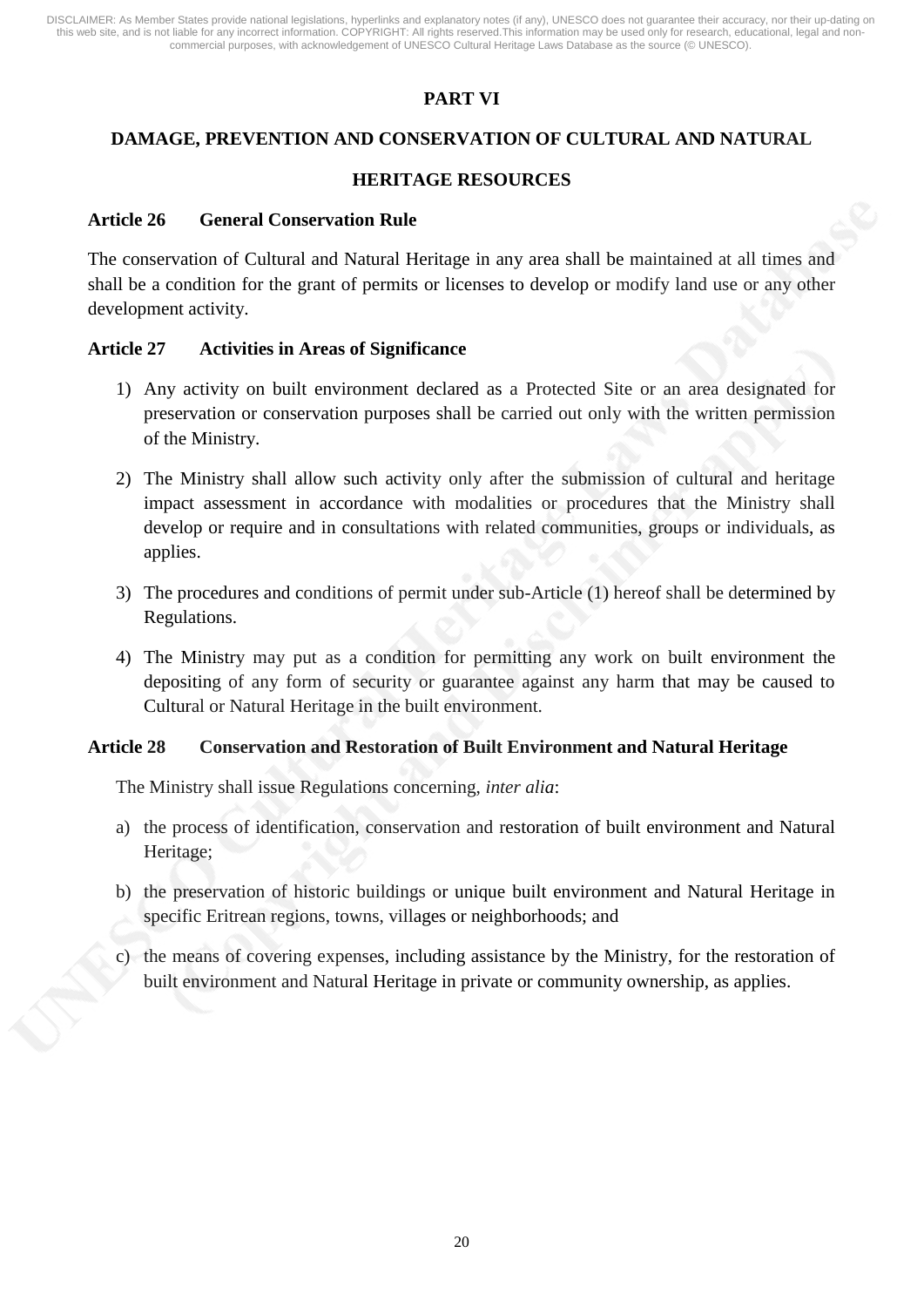# **PART VII**

# **REPATRIATION AND EXPATRIATION OF CULTURAL HERITAGE RESOURCES**

## **Article 29 Repatriation of Cultural Heritage Resources**

The Ministry shall by all means in line with international norms endeavor to identify and repatriate, or facilitate the identification and repatriation of, Eritrean Cultural Heritage resources unlawfully removed from Eritrea and have been found in other countries.

#### **Article 30 Legitimate Export of Cultural Heritage Resources**

Upon the grant of an export permit by the Ministry, a Cultural Heritage resource may be temporarily taken out of Eritrea for scientific study, cultural exchange or exhibition.

## **Article 31 Foreign Cultural Heritage Resources**

- 1) Foreign Cultural Heritage resources brought into Eritrea for the purpose of cultural exchange, exhibition or other purposes shall be accorded government protection as necessary.
- 2) Foreign Cultural Heritage resources brought into Eritrea through unlawful means shall be accorded government protection and expatriated in line with applicable international norms.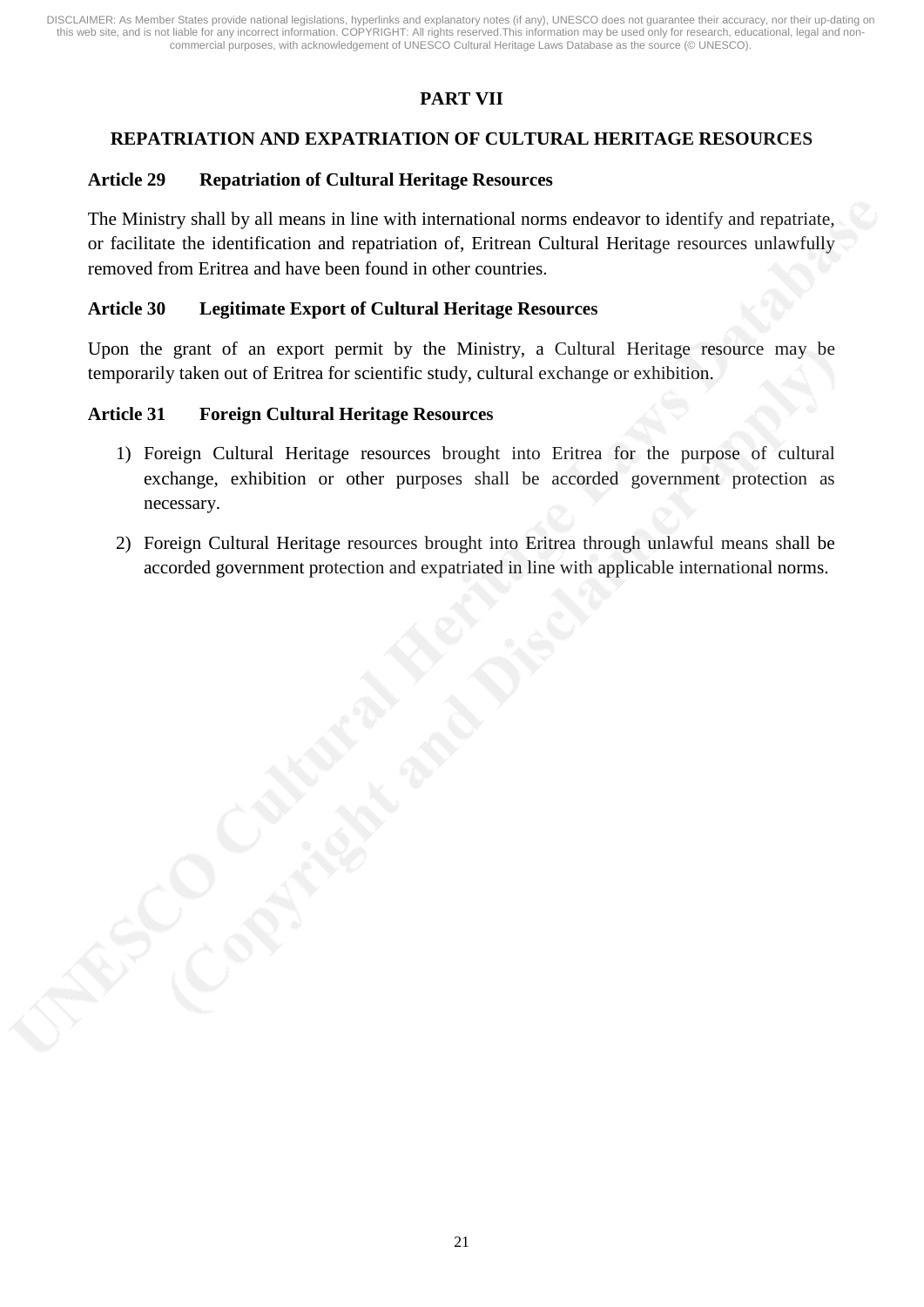# **PART VIII**

# **ENFORCEMENT**

### **Article 32 Appointment of Enforcement Officers**

- 1) Members of the Eritrean Police, customs officers and forest and wildlife inspectors are, with regards to issues covered by this Proclamation as related to their respective mandates, are hereby recognized as enforcement officers for purposes of this Proclamation.
- 2) The Ministry may in addition appoint, under its pay, other persons to be enforcement officers for the purpose of this Proclamation. Such persons shall be issued with an identity card containing their names and other relevant information stating that the person is an authorized enforcement officer for the purpose of this Proclamation.

#### **Article 33 Power of Enforcement Officers**

- 1) Subject to the provisions of this Proclamation and other applicable laws, an enforcement officer may, in addition to other enforcement measures that such officer may take under other laws:
	- a) require any owner of a development activity in an area of Cultural or Natural Heritage to produce needed information and documents required in connection with this Proclamation;
	- b) enter and inspect any property, including land, premises, establishments, vehicles, vessels and aircraft for any reasonable ground connected with violations of the provisions of this Proclamation;
	- c) seize and retain, or issue a seizure order in respect of, anything that the enforcement officer reasonably suspects has been used in, or may constitute evidence of, violations of the provisions of this Proclamation; and
	- d) on reasonable grounds that a serious or material damage to Cultural or Natural Heritage has been, or is likely to be caused, and urgent action is necessary, direct any person to take specified reasonable action to prevent or minimize the damage.
- 2) The enforcement officer shall furnish notice of request under sub-Article 1(a) hereof which shall be in writing and indicate the reasons for the request.
- 3) Every enforcement officer seizing any item under the provisions of sub-Article 1 (c) hereof shall issue a receipt to the person from whom the item has been seized stating the date of the seizure and the description and quantity of the items and as soon as possible make a report to the Ministry of such seizure and submit the item/s seized into the custody of the Ministry or other competent government body.
- 4) In exercising the powers under sub-Article (1) hereof the enforcement officer shall:
	- a) present evidence of status;
	- b) produce court warrant, as applies, under the Criminal Procedure Code of Eritrea;
	- c) explain the situation to the owner of property or any person responsible thereof;
	- d) conduct the inspection during reasonable time and day, except in exigent circumstances, and stay on the development site only for as long as is reasonably necessary for the inspection; and
	- e) leave the property, to an extent reasonably possible, in the condition in which it was prior to entry.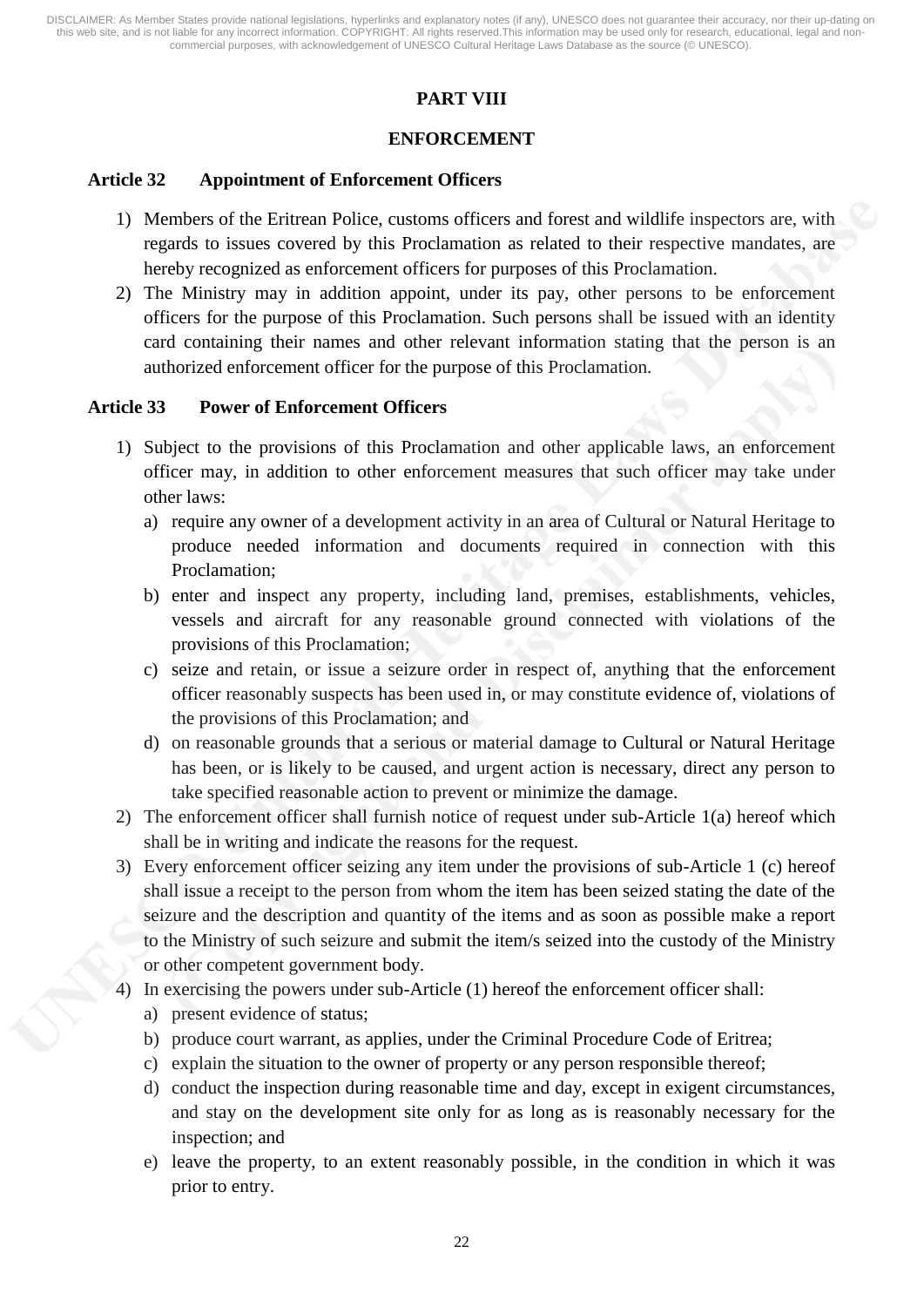# **PART IX**

# **OFFENCES, PENALTIES AND ADMINISTRATIVE ACTIONS**

### **Article 34 Offences and Penalties**

- 1) Whosoever commits or causes others to commit, or engages or causes others to be engaged, as the case may be, in:
	- a) all types of destruction and/or defacement;
	- b) unauthorized use, misuse, alteration, disturbance or removal;
	- c) illicit trade, exchange or transport, theft or looting; or
	- d) unauthorized archaeological excavations or constructions,

## of Cultural and Natural Heritage resources commits an offence.

2) Unless a more severe penalty is provided under the Penal Code of the State of Eritrea or any other applicable legislation, a person who commits any one of the offences enumerated under sub-Article (1) shall be punishable as a Class 9 Serious Offence punishable with a definite term of imprisonment of not less than one (1) year and not more than three (3) years.

## **Article 35 Administrative Actions**

The Ministry shall, in all cases of infringement of the provisions of this Proclamation, have the authority, as the case may be and in addition to measures that enforcement officers may take under Article 33 of this Proclamation, have the power to order the halting of any work it believes endangers the safety and conservation of Cultural or Natural Heritage or take any other measure the Ministry believes will secure the safety and conservation of heritage resources.

#### **Article 36 Appeal**

Any person aggrieved by an adverse decision of the enforcement officers or the Ministry may, within 60 days after the decision having been rendered, appeal to the High Court of Eritrea whose decision on the matter shall be final.